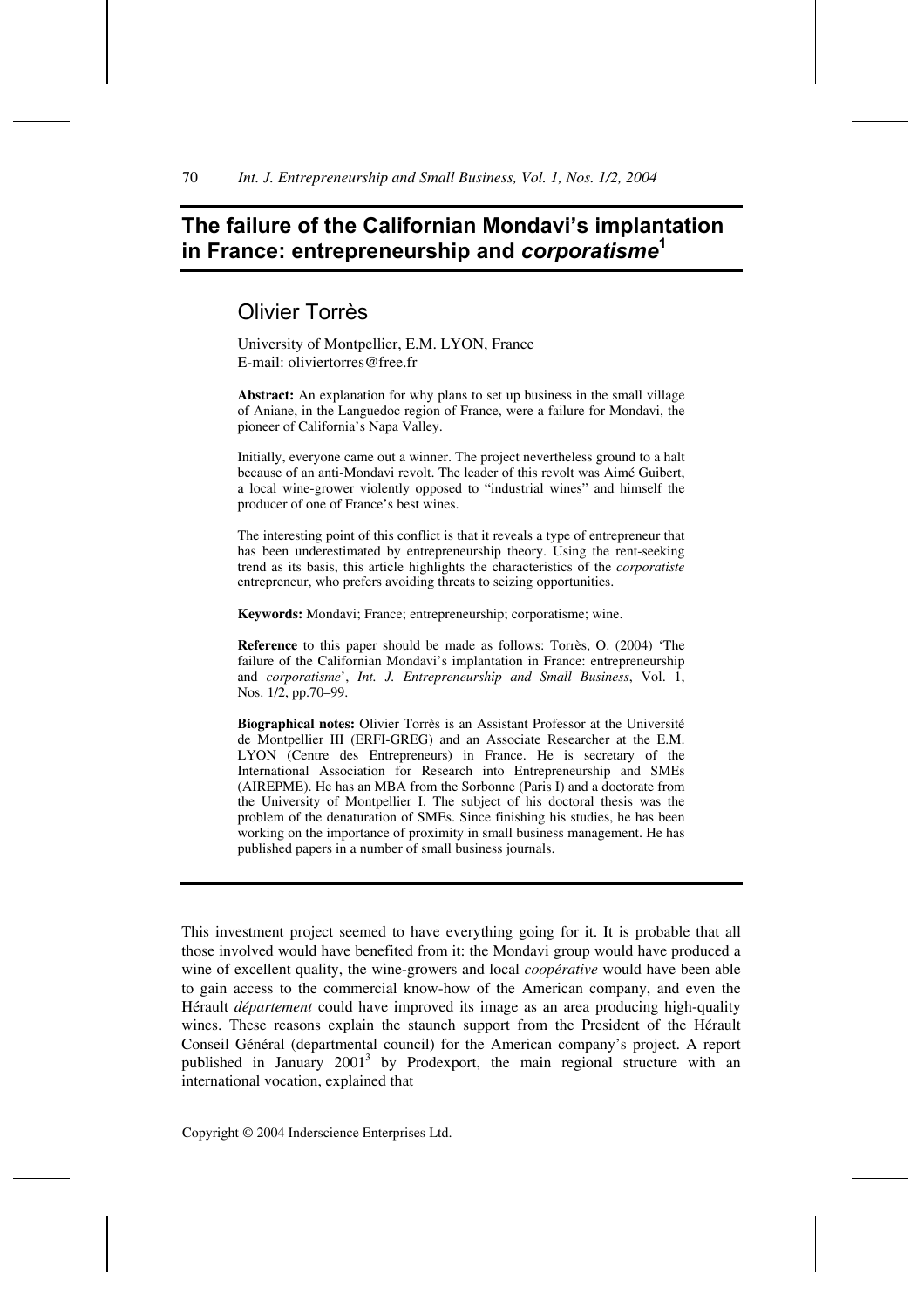"Languedoc-Roussillon seems to be the number one magnet in France for investors. The fact that the Languedoc-Roussillon region is not considered as a historical, wine-growing region is actually a considerable advantage in the eye of investors, making it seem more 'open' to new fields of experimentation, notably regarding vins de pays (quality wines associated with a particular geographical region), as well as being a region that has a more favourable climate than most other French regions." (Prodexport, 2001, p.24)

Despite all this support, the project failed. An anti-Mondavi coalition gradually emerged. This movement of discontent became a majority in Aniane and stopped the project by taking advantage of an election which changed the municipal majority and elected Manuel Diaz, the main opponent to the project.

The Mondavi affair is, for those interested in the subject of entrepreneurship, a fine example of comparative entrepreneurship. It is an opportunity to highlight the cultural differences which exist between France and the USA regarding entrepreneurial methods and how these differences, in this specific case, had a negative influence. Although the phenomenon of entrepreneurship exists in most regions of the world, it is not a homogenous phenomenon. The way entrepreneurs behave is influenced by the cultures, needs and habits of the region. These factors are integrated, assimilated and interpreted by entrepreneurs and are reflected in the way they act and the way they build up their companies (Filion, 1997, p.140).

The Mondavi affair reveals the important role played by entrepreneurial cultures and the influence they have on decisions. This comparative study of different types of entrepreneurship is at the heart of this paper. First, we will explain our methodology and then we will analyse the reasons why Mondavi failed in his attempt to settle in Aniane, thus making it possible in turn to reveal two types of entrepreneurship that differ in many respects.

#### **1 A comparative analysis of French and US entrepreneurship models**

There have been many comparative analyses of France and the USA, covering a wide range of subjects. One of the most famous is the analysis of the political and judicial systems, *De la démocratie en Amérique* (Democracy in America)*,* written in 1835 by Alexis de Tocqueville and, more recently (1985), the book by Cohen-Tanugi, *Le droit sans l'Etat, sur la démocratie en France et en Amérique* (The law without the State, on democracy in France and the USA). The latter reveals that there is a fundamental difference between the two countries: one is a self-regulated, contractual society, the other is based on a centralised State model. We can also see that the Law has an essential place in US society, which was originally founded by lawyers, "the only settlers arrived from the Old World who were literate enough to be able to publicly express their views and deliver articulate political speeches" (Cohen-Tanugi, 1985, p.29), whereas in France the *énarques*<sup>4</sup> are in the highest positions in both the state and society.

When it comes to the management sector, a book by Pascal Baudry (2003) is particularly revealing. We learn about the existence of numerous differences in matters of law, relationships, time and space management … Finally, and closer to our concerns, entrepreneurship has also been the subject of comparative analyses, the most recent publications being Fayolle (2000) and Volery and Servais (2000) as part of the programme '*Global Entrepreneurship Monitor*'.<sup>5</sup>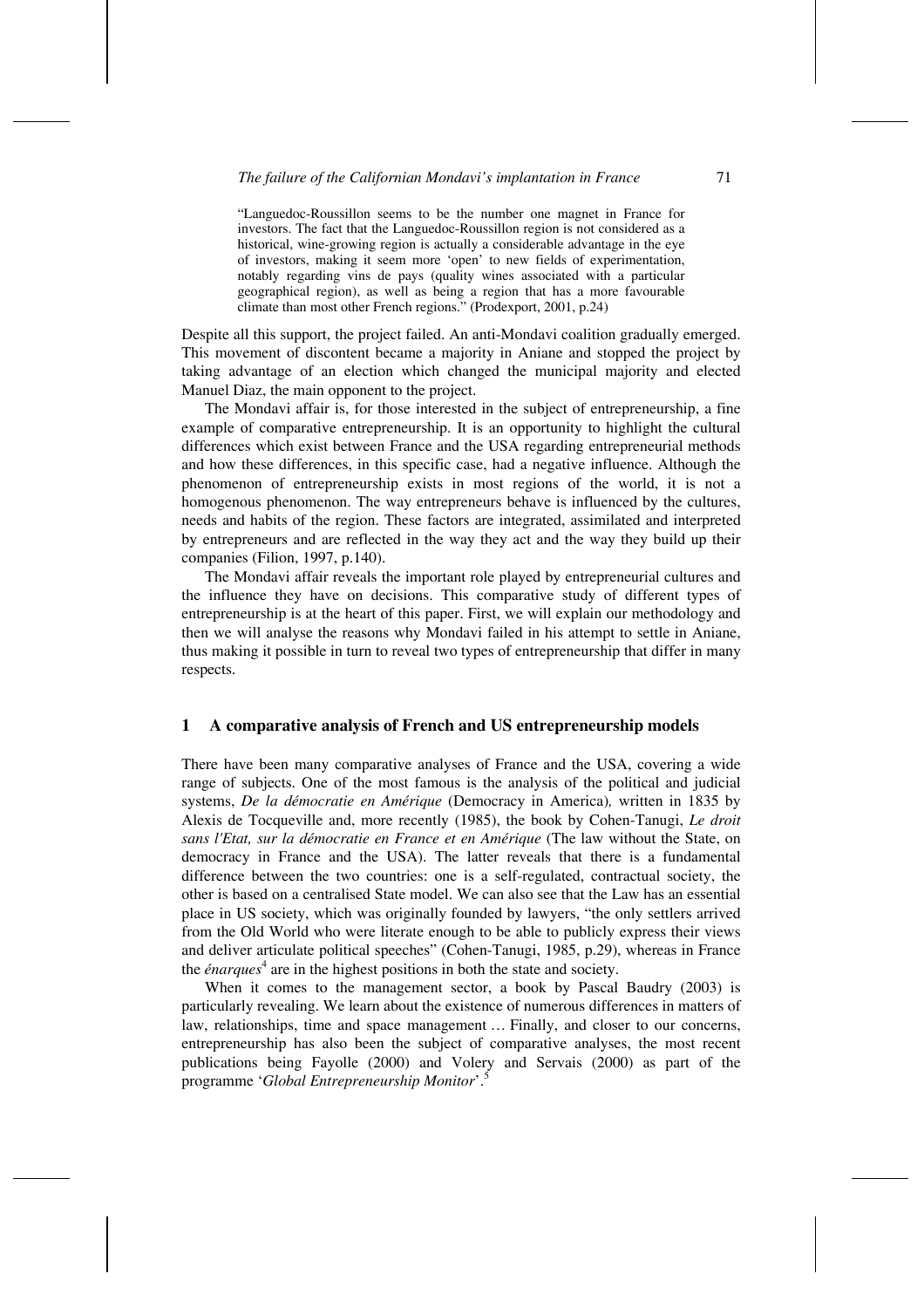Starting from a comparative analysis of the USA and France, Fayolle (2000, p.42) considers that in France, cultural specificities come under the role of the State, the way money is considered, the desire for privileges and fear of failure: the French State is a centraliser and 'Jacobin', behaving like the big decision-maker of the economy and which has played a part in the development of a culture of large companies and civil service. The State also employs the intellectual élites after selecting them, directing them towards the French *Grandes Écoles* which then train them. These Grandes Écoles, including 'Polytechnique' and 'ENA', are powerful machines for encouraging neither the setting up of businesses nor entrepreneurs.

In addition to this planned economy/élitism, there is the French cult of individualism, often associated with the 'sense of honour' that we find in Rostand's character, Cyrano de Bergerac, 'courageous, individualist, contemptuous of money, more concerned with the panache and beauty of gesture than certain of success in the action he undertakes' (Bizaguet,  $1993$ ).<sup>6</sup> Nevertheless, the image commonly associated with French entrepreneurs is not always that of a dynamic and conquering individual (an image that is associated instead with captains of industry from wealthy capitals or regions), but more that of the manager of a small or medium-sized company managing his business as a good family man (pater familias). The image most commonly seen is that of the manager of a small, rural company, limited to traditional activities (a small agricultural family business, craftsmanship or shopkeeping), with a relatively low level of technology (Duchéneaut, 1996; Courault and Trouvé, 2000) and cultivating his love of his profession.

Although very much in an individualistic perspective, French small business owners seem to be highly tradition-oriented. This type of entrepreneurship can be described quite well as being characterised by values such as perennial, independence and, to a lesser extent, growth, although the latter is limited. We are reminded of the remote notable in Marchesnay's typology (2000). He thinks in the long term, is often concerned with perennial and with a view to transmitting his business to his family. The high disparity between men and women also comes from tradition. According to the GEM data, and taking into account the 21 countries covered by the GEM survey, France is bottom for female entrepreneurship, with the USA enjoying a total entrepreneurial activity (TEA) situated at around 8% for women, almost 30 times more than that of women in France (Volery and Servais, 2000, p.17).

Sometimes, this traditionalism generates entrepreneurial phenomena of a very distinctive nature that we will refer to as *corporatiste*<sup>7</sup> entrepreneurship. In our opinion, the characteristics of a *corporatiste* entrepreneur are his defence of vested benefits and the preservation of a privileged position.

"When it comes to privileges, the French have ingeniously managed to multiply them and then pass them down in a caste-like system. The privileges given by money, share capital, academic meritocracy or status play an important part in the sense that considerable energy is initially spent on appropriating them, and then even more energy is used to maintain them." (Fayolle, 2000, p.42)

This observation by Fayolle shows the extent to which the protective instinct governs the French spirit of enterprise.

The *corporatiste* entrepreneur is reasonably independent-minded and individualistic, coming out of isolation only when developments that seem not to be in his interests occur. *Corporatiste* entrepreneurship as we describe it is entrepreneurial behaviour based on a community of interests which become structured in a variety of forms (professional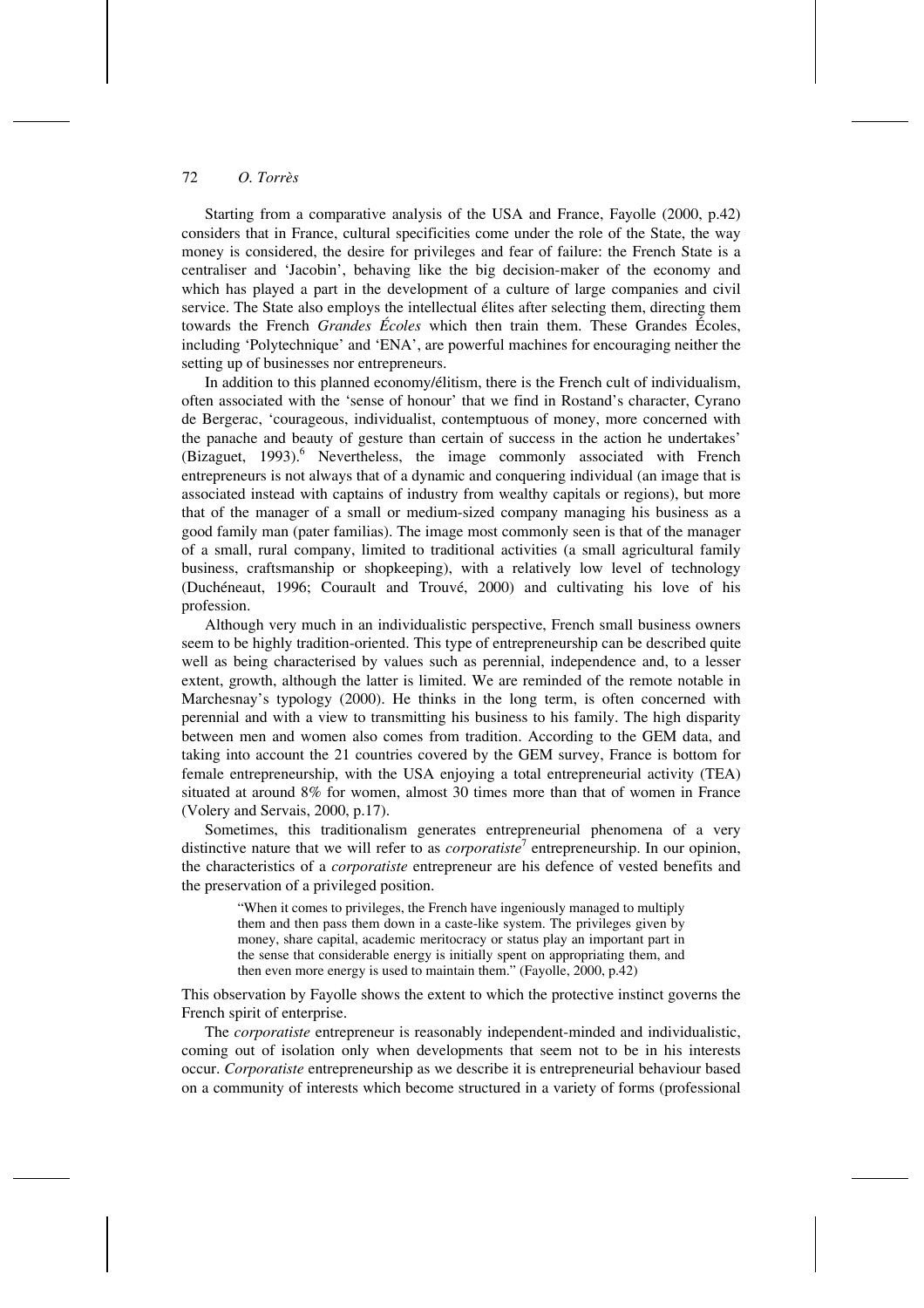unions, defence associations, business clubs, various institutions, spontaneous, informal get-togethers and so on) in order to act, as a *corporation*, to preserve a situation or maintain an established order. In our opinion, leaders of *corporatiste* groups can be real entrepreneurs. The creation of a *corporatiste* structure is an entrepreneurial act in the same way as the creation of a company. It is clearly part of a process based on an initiative leading to the creation of a new structure in order to create (or preserve) a certain value. *Corporatiste* entrepreneurs negotiate to the best of their ability in order to make decisions that are favourable to the interests of the group that has been set up. It is a type of entrepreneurship in which individuals must conform to the law of the group in order to avoid impairing the efficacy of the defence action. The entrepreneurial purpose of this move is not about innovation or change but about defending interests and avoiding threats. For example, as said by Lucien Rebuffel, former President of the Confédération Générale des PME (Federation of small and medium-sized companies) (CGPME, 1998, p.5):

"No, there is no other way, no alternative for safeguarding what we believe in other than to stay 'united in Doctrine and Action' against everything threatening, or detrimental to, SME and SMI in France, whatever the source of the threat or nuisance."

Corporatisme also testifies to a *proximity reflex* which favours what is close<sup>8</sup> and expels the unknown or alien ('*hell is other people*'). In this case, the professional environment uses conformity and solidarity to exert considerable pressure, which has a retrospective effect on entrepreneurial behaviour. This type also includes the entrepreneur whose need for self-esteem requires good recognition from his milieu (the need for socialisation). These entrepreneurs become notables, sometimes by getting elected to positions of responsibility in consular chambers or professional organisations (the need for power). This type of entrepreneur is present

"in activities with little potential for advancement and a low level of competitiveness. The result is anti-competition behaviour which tends to favour the companies situated within the boundaries of the territory and to create privileged positions." (Marchesnay and Messeghem, 2001, p.24)

In theory, it is possible to base this type of entrepreneurship on the *rent-seeking behaviour* trend (Buchanan et al., 1980 and Baumol, 1990). In the paper on entrepreneurship, Baumol (1990) demonstrates that entrepreneurs can invest their talents in both productive and non-productive activities (corruption, theft or pirating, abusive claims for compensation or damages, and so on). To introduce the idea of *rent-seeking*, the existence of paid activities must not only be accepted, but in the form of transfers that do not involve any productive counterpart. Of these paid activities, strategies for the protection of an economic position and for limiting competition are considered to be a source of the creation of a privileged position. In other words, we can speak of *rent-seeking* when an entrepreneur's statement of social consequences is negative (Dejardin, 2000). *Rent-seeking* can be of either public or private origin. "The legal framework that structures productive activities can, by limiting competition in particular, give rise to rent-seeking situations", (Dejardin, 2000). We will see later in this paper to what extent such behaviour played a role at both the public and private levels.

This *corporatiste* conception of the entrepreneur can be opposed to an 'opportunity based' conception which prevails in English-speaking countries, particularly in the USA.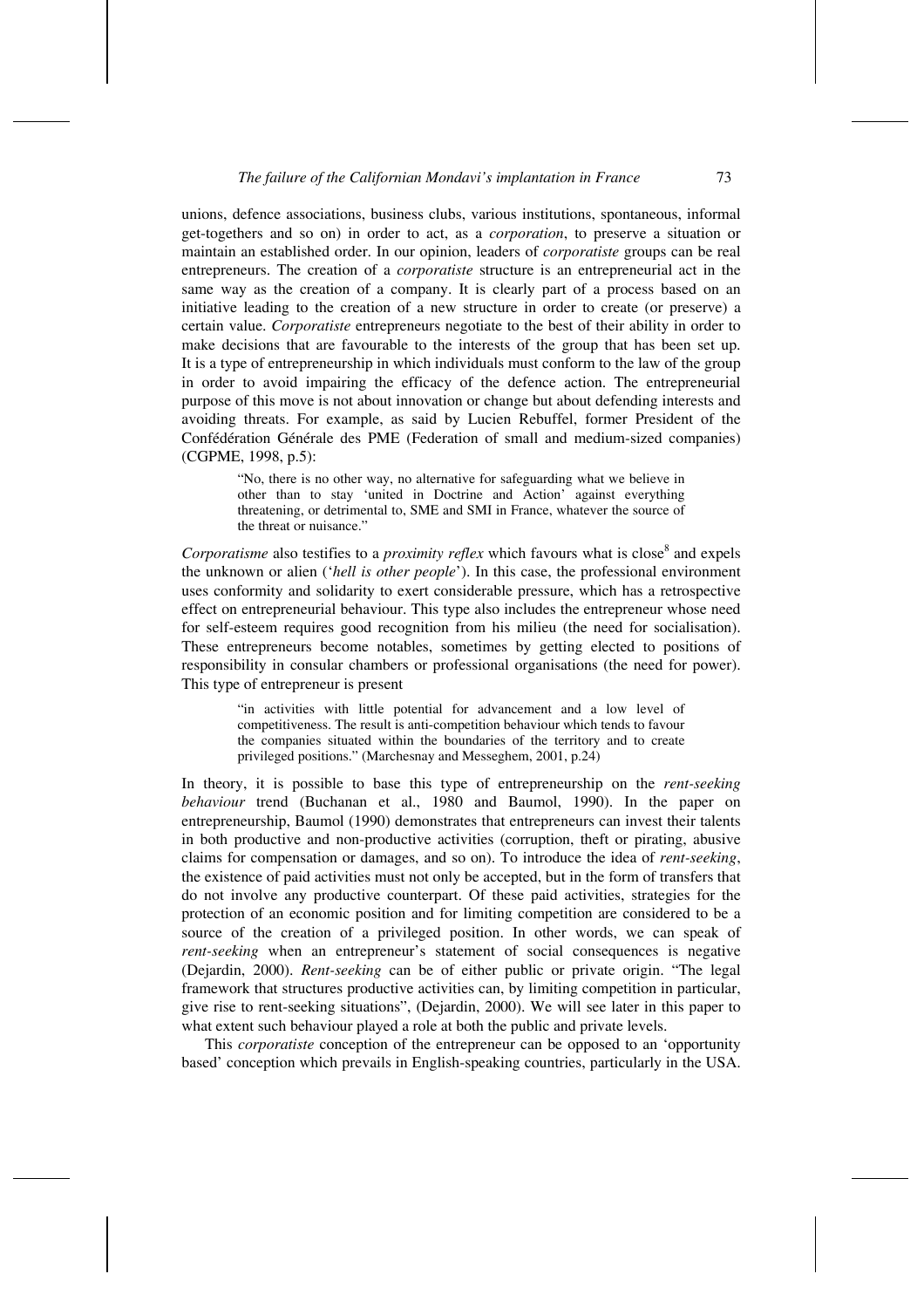This theoretical conception is based on the dominating trend (Eckhardt and Shane, 2003; Shane, 2000; Singh, 2000; Bygrave and Hofer, 1991; Kirzner, 1979).

The history of the constitution of the USA, a country fully supportive of liberalism, is fundamentally different from that of France, where the interventionism of the State has left its mark (Cohen-Tanugi, 1985; Bruyat, 1993). In order to understand the instrumental role the entrepreneur has in American society, we can refer to this quotation by Thomas Jefferson, one of the founding fathers of the American republic,

"The best society is one that is composed of the greatest possible number of independent entrepreneurs … owning the tools they need for their activity, sole responsible for organising their work and therefore receiving no orders from any other mortal …" (Bizaguet, 1993, p.31)

The essence of the liberal economists' political and economic philosophy is contained in this sentence. The entrepreneur becomes the basic unit of the market economy and, in the process, the very foundation of liberalism. This liberal conception is clearly explained in the American or English definition of the SME. They were defined, as early as 1953 by the American *Small Business Act,* as companies owned and managed in an independent manner and with no dominant position in their sector of activity. According to Toulouse,

"in the USA, the general public knows at least as many names of entrepreneurs as of politicians; this situation bears witness to the fact that these entrepreneurs are some of the elements of an ideology and the realities that constitute this country." (Toulouse (1979) quoted by Verstraete (2003))

In English-speaking countries, the entrepreneur is also associated with innovation, dynamism, private initiative, a taste for risk-taking, etc. The entrepreneur embodies a form of permanent modernity where, contrary to what many people think, the quest for progress is maybe more important than the search for profit. This is the image of the high tech SME*,* the stereotype of the modern company par excellence, creating jobs and capable of the most difficult technological feats. It is something comparable to the model of Silicon Valley in California. The GEM survey shows that the USA figure among the most entrepreneurial countries (after Brazil and South Korea), with a total entrepreneurial activity (TEA) exceeding 12% whereas France ranks 18th, with 2.2% (Volery and Servais, 2000, p.16). Similarly, US entrepreneurship is strongly structured around the notion of opportunity, as much on the theoretical level (Singh, 2000) as on the practical level. According to the GEM survey, 52% of the people polled in the USA affirm they can see some opportunities for setting up a company within the following six months whereas only 17% reach the same conclusion in France (Volery and Servais, 2000, p.30). The USA has the highest score for the number of entrepreneurial opportunities in the 21 countries, with France one of the lowest.

We can thus talk about two distinct types of entrepreneurs. The first type symbolises the independent spirit that small shopkeepers, craftsmen and wine-growers in France have always displayed, notably regarding major capital and the authorities. This conception stems from a traditionalist and individualistic view of the entrepreneur which differentiates itself from the ultra-liberal philosophy. The liberalism the CGPME claims in France is thus a temperate liberalism (CGPME, 1993). Inversely, a more modern image is typified by the type of entrepreneurship found in English-speaking countries. The entrepreneur resembles the Schumpeterian innovator, who invests, creates and takes risks. Certain values, such as autonomy, creativity and originality give the entrepreneur his pioneering advantage. Quick growth leads to measuring performance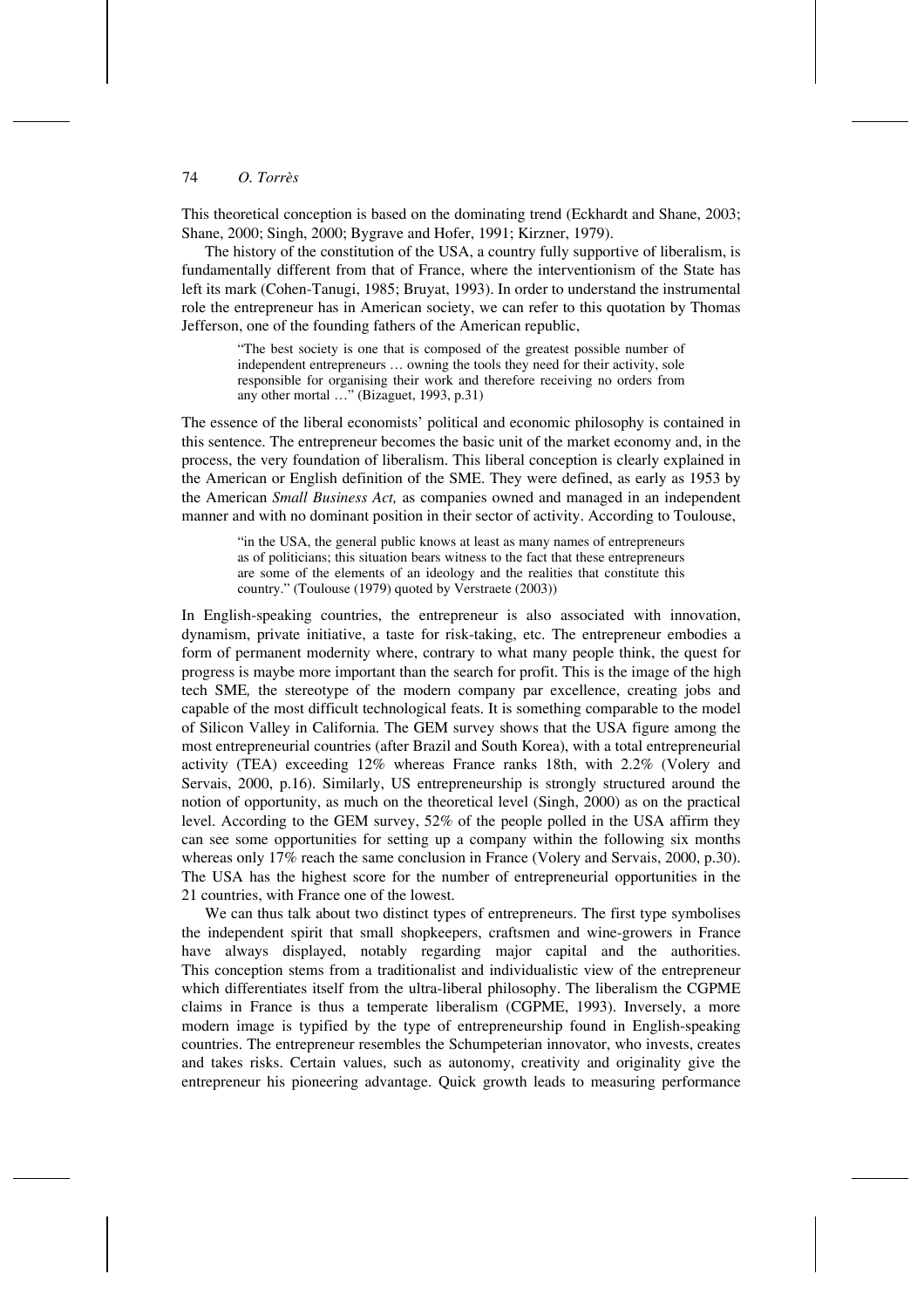through money and to a certain degree of competitive aggressiveness. This form of modern, individualistic entrepreneurship is prevalent in specialised scientific literature. Table 1 summarises the differences between these two typical ideals of entrepreneurship and we have used it to construct the matrix presenting the results (Appendix 1).

**Table 1** Comparison between the corporatiste and liberal forms of entrepreneurship

| Corporatiste entrepreneurship               | Liberal entrepreneurship               |
|---------------------------------------------|----------------------------------------|
| Need for recognition                        | Need for achievement                   |
| Need for a sense of belonging               | Need for self-realisation              |
| Protective instinct                         | Competitive instinct                   |
| Perennial and limited growth                | Innovation, strong and quick growth    |
| Defense of a privileged position            | Search for a pioneering advantage      |
| The notable                                 | The nomad                              |
| Threat-avoiding strategy                    | Opportunity-seeking strategy           |
| Rejection solidarity (defensive initiative) | Project culture (offensive initiative) |
| Traditional image                           | Modern image                           |
|                                             |                                        |

*Source*: Torrès (1999, 2001).

## **2 Methodology**

According to Dasen and Retschitzki (1989), two complementary approaches can be distinguished from one another in the field of intercultural research: *intercultural diversity* and *intercultural interaction.* 

"Studying *cultural diversity*, by establishing explicit comparisons between cultures or not, makes it possible to better understand all human societies and one's own society too. In the field of human sciences, the comparative method makes it possible to put into question theories that have been established within a particular context but that are too often considered a priori as universal." (Dasen and Retschitzki, 1989)

In the field of entrepreneurship, it is precisely in order to relativise the individualistic conception of entrepreneurship in English-speaking countries that many authors have taken an interest in the informal form of African entrepreneurship (Denieuil, 1992; Hernandez, 1997; Saporta and Kombou, 2000; Kandem, 2001). The methods used are different from one author to another. For some authors, analysing the entrepreneurial specificity of a region implies adopting ethnomethodological methods (Dana, 1992) or ethno-industrial methods (Denieuil, 1992). For others, it is possible, on the contrary, to adopt more quantitative methods (Blais and Toulouse, 1990).

But this approach does not exhaust the field of comparative analysis because it limits itself to identifying forms that are specific to regions or countries without really taking into account the interactions between these different forms. In other words,

"in the world of today, the contacts between cultural groups are on the increase, in very different situations and for many different reasons. An important part of intercultural research deals with all the phenomena linked to these contacts." (Dasen and Retschitzki, 1989)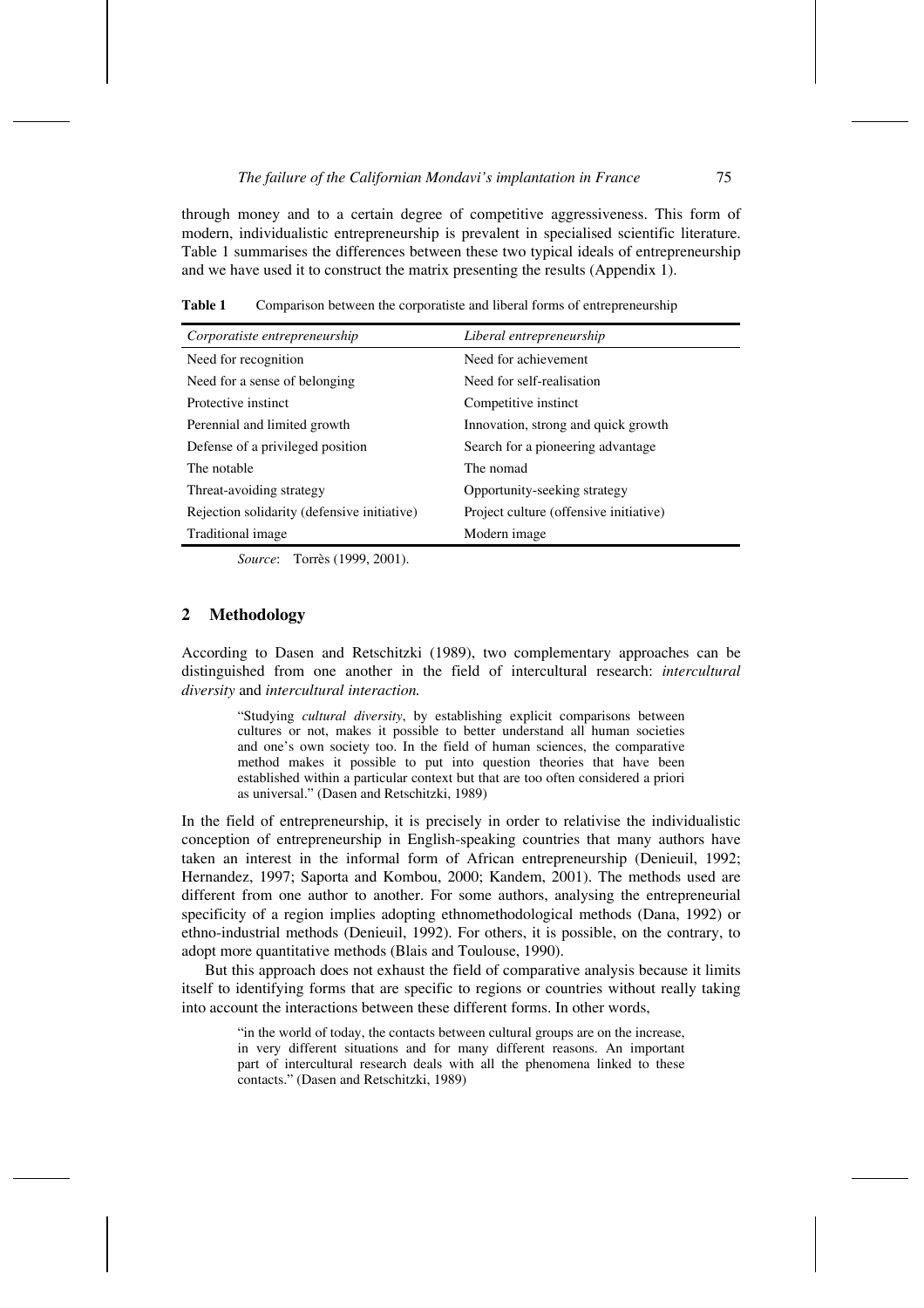This is the second part of *intercultural interaction.* By applying this distinction to the field of entrepreneurship, we can see that this approach has more rarely been the subject of studies, particularly at the empirical level. This is probably due to the difficulty in finding situations with contact between culturally different groups, given that entrepreneurship is a phenomenon that is deeply rooted in a particular territory, at the local level (Bruyat, 1993; Filion, 1999), which makes contacts more rare.

The interest of our case study is to come within the scope of this second approach to intercultural interaction.

# **3 A case study**

This study is part of the framework of a qualitative method based on a case study whose interest has been accredited by many studies (Yin, 1989; Hlady-Rispal, 2002). The case study method receives great attention nowadays and finds different applications in the field of entrepreneurship. According to Yin (1989), the study of a single case is a choice that is all the more relevant when the case presents all the conditions which make it possible to test a theory, when it provides an "opportunity for observing a phenomenon that has been inaccessible to scientific investigation until then" and when its subject is extreme and unique. The case of Mondavi's failed attempt to settle in Aniane satisfies all three criteria.

First of all, it is clearly a contemporary phenomenon which is difficult to dissociate from its context, and above all it is a genuine opportunity. Effectively, cases that speak of simple SME and that receive so much media coverage are rare. We identified 77 papers published in 13 newspapers and written by 27 different journalists (Appendix 2). Moreover, although contacts between cultural groups are increasing in a globalised economy, it is still rare to see comparative studies on entrepreneurship based on an intercultural research approach covering all the phenomena linked to these contacts. The Mondavi case provides this opportunity. Finally, this case is extreme (it tells of a failure case) because SME rarely invest directly abroad and failures are not favourite subjects.

We searched the Europresse.com database using the keywords: *Mondavi, Aniane, Hérault, Languedoc, Roussillon*. Other papers, from local newspapers, were added to this research. Overall, the database contains 77 papers (Appendix 2).

This database was used to organise the case study by supplying the key points of the story and describing the main protagonists. It was also used as a way to identify the statements made by the protagonists in this affair: on the one hand the Mondavi family and their representative in France, David Pearson, and on the other hand the members of the Guibert family, who led the hostile reaction to the project (Appendix 1). Only the sentences in inverted commas can be directly attributed to the different players in this affair.

Secondary data are data that already exist. They can usually be obtained for a small price and quickly. Contacting the people who published them is not always necessary. They are of historical value. Moreover, working on papers published in newspapers, which are public sources, makes it possible to avoid any problems of anonymity or confidentiality.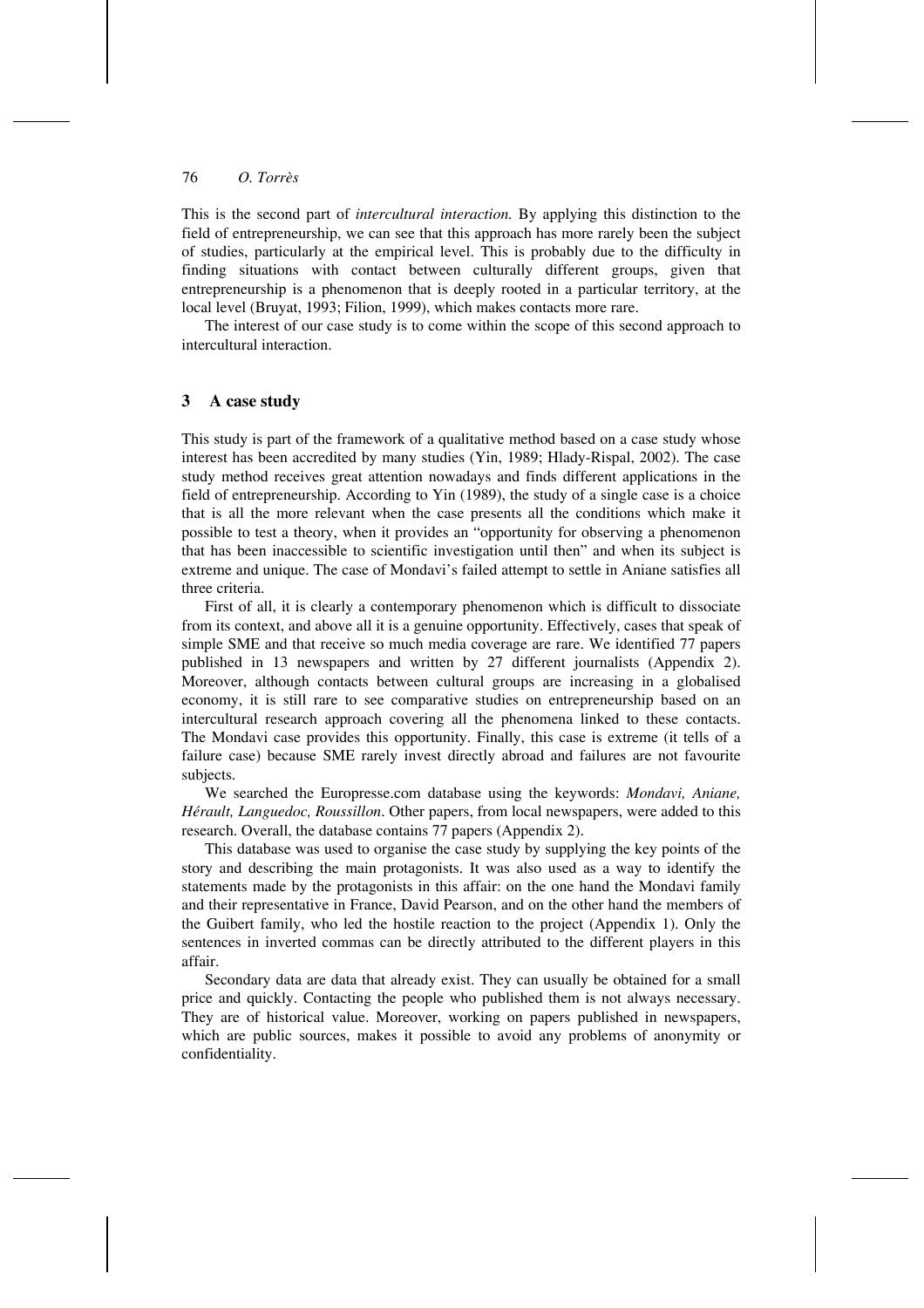This type of data also has its limitations. For instance, the press has a failing: it is always on the look-out for what is spectacular. The definitive end of Mondavi's installation was widely reported (six papers from 16 to 18 August 2001). Another shortcoming lies in the fact that the quotations extracted are often truncated or out of context as regards the conversation. Nevertheless, this problem can be solved by crosschecking several papers taken from different newspapers. Despite these obvious shortcomings, choosing to conduct a case study based on newspaper papers is not trivial and fits the primary objective of our research. Effectively, the press builds up images and it is these very representations we are interested in. Our study was conducted with a view to being a comparative analysis.

## **4 Presentation of the facts**

Robert Mondavi first came to the Languedoc region in the spring of 1996, with a view to purchasing a property or making a strategic alliance with a producer, as he had done before in Chile and Italy (this is the simplest way to gain admittance to a region). He offered to purchase the most prestigious vineyard, Daumas Gassac. The price he offered did not satisfy the owner, Aimé Guibert, who refused (N.C., 2001a). The American did not abandon his project of settling in Aniane, where, in addition to the Daumas Gassac vineyard, a smaller vineyard belonging to the Vaillé family is located, producing a famous Syrah wine, 'La Grange des Pères', as well as the Château Capion. The presence of these three quality products demonstrates the potential of the land available in Aniane (Flandre, 2001; Degionni, 2001a; Degionni, 2001b). But in Aniane, as part of the restructuring of the Languedoc region vineyards, funded by the European Union, one third of the vines which were used to produce table wines had been uprooted and no land which would allow Mondavi to produce the vintage Syrah wine he wanted was for sale (Sedar, 2001). This was why Mondavi tried instead to obtain land in the council forest, the Arboussas massif. With this in mind, he met the Mayor, who was responsible for the area.

The Mondavi group did not choose the Arboussas massif by chance. During the 1970s, a study by the geographer, Henri Enjalbert, from the University of Bordeaux revealed that there was soil in the middle of this massif where the grapes could dig their roots very deeply, suffering in their search for the nourishment they need and thus producing wines with a fine flavour (Le Puill, 2000a, 2000b; Dupont, 2000a). The second advantage of this vineyard was the microclimate. The valley is surrounded by the warm plains of the Languedoc while its own climate is fresher and cooler, thus delaying the harvest by three weeks compared to the average date in Languedoc (Le Puill, 2000a, 2000b). Because of these meteorological and physical characteristics, the land around Aniane is exceptional, propitious to the production of great wine. The Guibert family came to invest in this land for the same reasons. During the 1970s, they were precursors when they settled in the region and cleared part of the Arboussas massif for cultivation (Le Puill, 2000a), in order to create the vintage Daumas Gassac wine. They were therefore afraid that Mondavi's arrival might upset the balance. As a result, they were fiercely opposed to Mondavi's project to clear the forest for cultivation. Samuel, one of Aimé Guibert's five sons, claimed that their opposition as owners of the Daumas Gassac 'mas' was first and foremost for ecological reasons. According to him,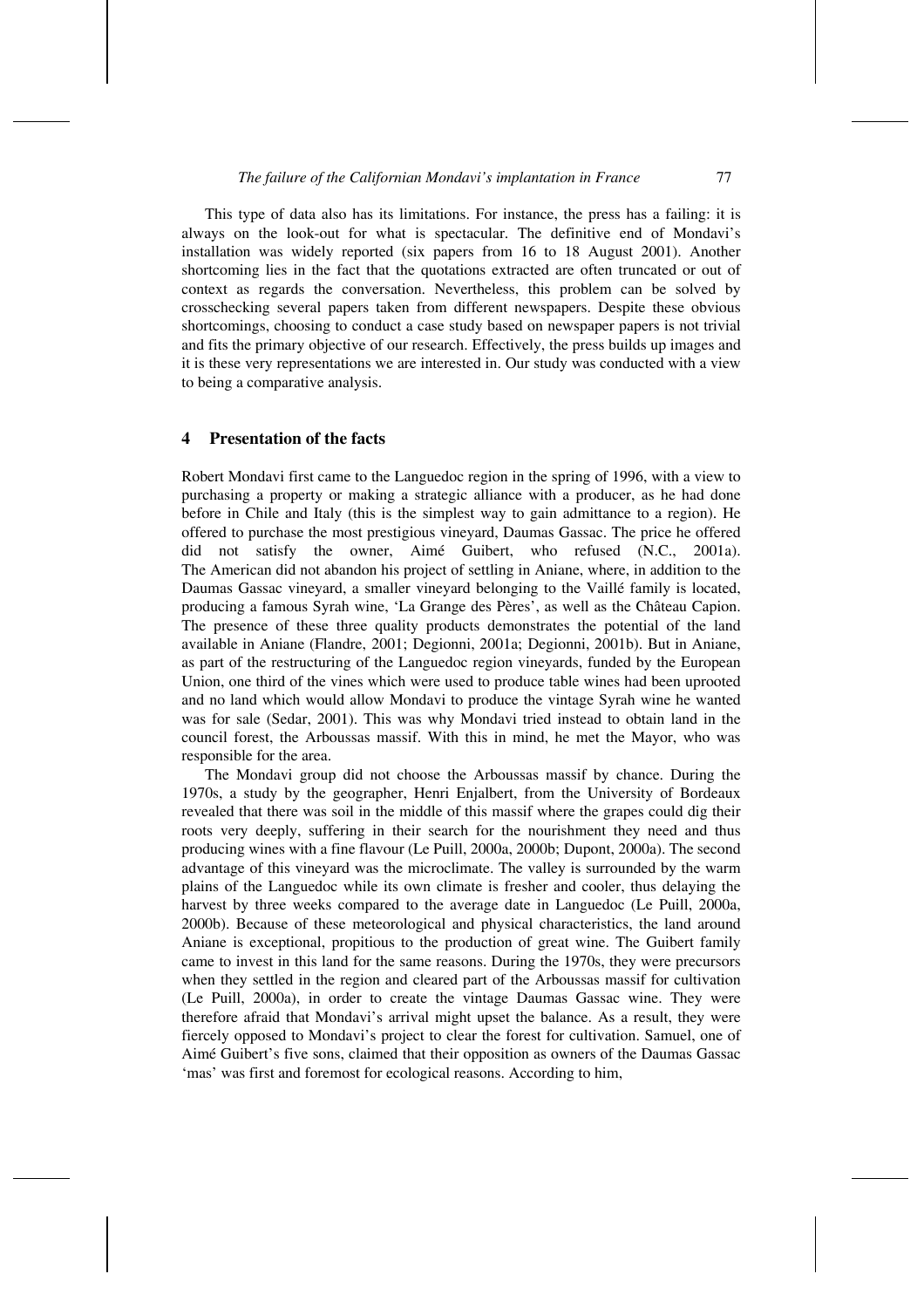"Clearance on the scale of what is planned in the Mondavi project could modify the micro-climate of the Gassac valley, which is characterised by cool nights (8 or 9 degrees lower than in the village of Aniane). This coolness is the reason behind the thick-skinned grapes that play such a key role in making the wine produced here so typical. The Guibert family are afraid that all kinds of chemical treatments will be used on the future Mondavi vineyard, when they themselves have always preferred sheep manure, the presence of birds and insects and, as the only treatment for the vines, the Bordeaux mixture." (Coignard, 2000)

We learned in June 2000 that the mayor of Aniane was willing to rent 50 hectares on the hill of the Arboussas to Mondavi. This area would be cleared for cultivation and planted, 50 million francs invested and eight jobs created. Moreover, Mr. Ruiz, the mayor of Aniane, evoked the benefits a vintage wine would bring to Aniane and the windfall in terms of trade tax (N.C., 1998a, 2000a, 2001b, 2001c; Flandre, 2001; Degionni, 2001c; Ramon, 2000). In addition to the 50 hectares rented, it was also learned that Mondavi was looking for private land to build a state-of-the-art wine storehouse with a capacity for 300,000 bottles a year.

But these arguments did not convince and the reactions to this decision were not long in coming. The wine-growers of Aniane put forward several arguments to the mayor's decision. Mr. Van Ruyskenvelde, President of the Aniane wine-growers' union, underlined the fact that the mayor's acceptance seemed rather sudden and unclear. What transaction led him to reach this conclusion? He specified that there was a development project under way in Aniane and some of the surrounding villages in which about a hundred hectares would be used to enlarge existing estates or to install eight young people from the region. Some land in the Arboussas massif could be used in these projects, bearing in mind that the clearing process for plantation would be limited and hence would not bother hill-walkers and hunters. And that the young people had not received the authorisations granted to this 'American billionaire' (Bernard, 2000b).

This discontent was compounded by that of the users of the council forest: the Arboussas massif. Hunters and walkers practise their favourite activities there all year. Obviously, these groups were opposed to the Mondavi project. At the top of the list, Aimé Guibert, who was undoubtedly the one who had dynamised the region in the last 20 years, and who was disturbed by the project. With friends, he created the Association of the Arboussas massif in order to raise public awareness and defend this protected site (Flandre, 2001; N.C., 2000a; Bernard, 2000b).

Moreover, many people questioned the reality of the advantages that would result from the project. Was the payment of a trade tax and the creation of eight jobs a good argument for the project (Nappez, 2000)? Would the creation of these eight jobs not have a detrimental effect on the interests of these eight less privileged young people? Would they not also pay the trade tax for their activity? As they would not be able to develop, they would maybe become employees of Mondavi instead of being free and responsible farmers (as the president of the wine-growers' union and Aimé Guibert, owner of Daumas-Gassac, claimed). The mayor replied, "between 50 hectares which earn nothing and 50 hectares with a high added value, the choice is easy" (Nappez, 2000). Besides, the inhabitants of Aniane wondered about the rent that would be paid by Mondavi, which would be proportional to turnover. The wine-growers wondered what turnover was being referred to, knowing that Mondavi Aniane could sell its wine at cost price to 'Vichon Méditerranée', another subsidiary of the Mondavi group set up in Languedoc. In this case, the turnover could be much lower than the mayor's forecasts.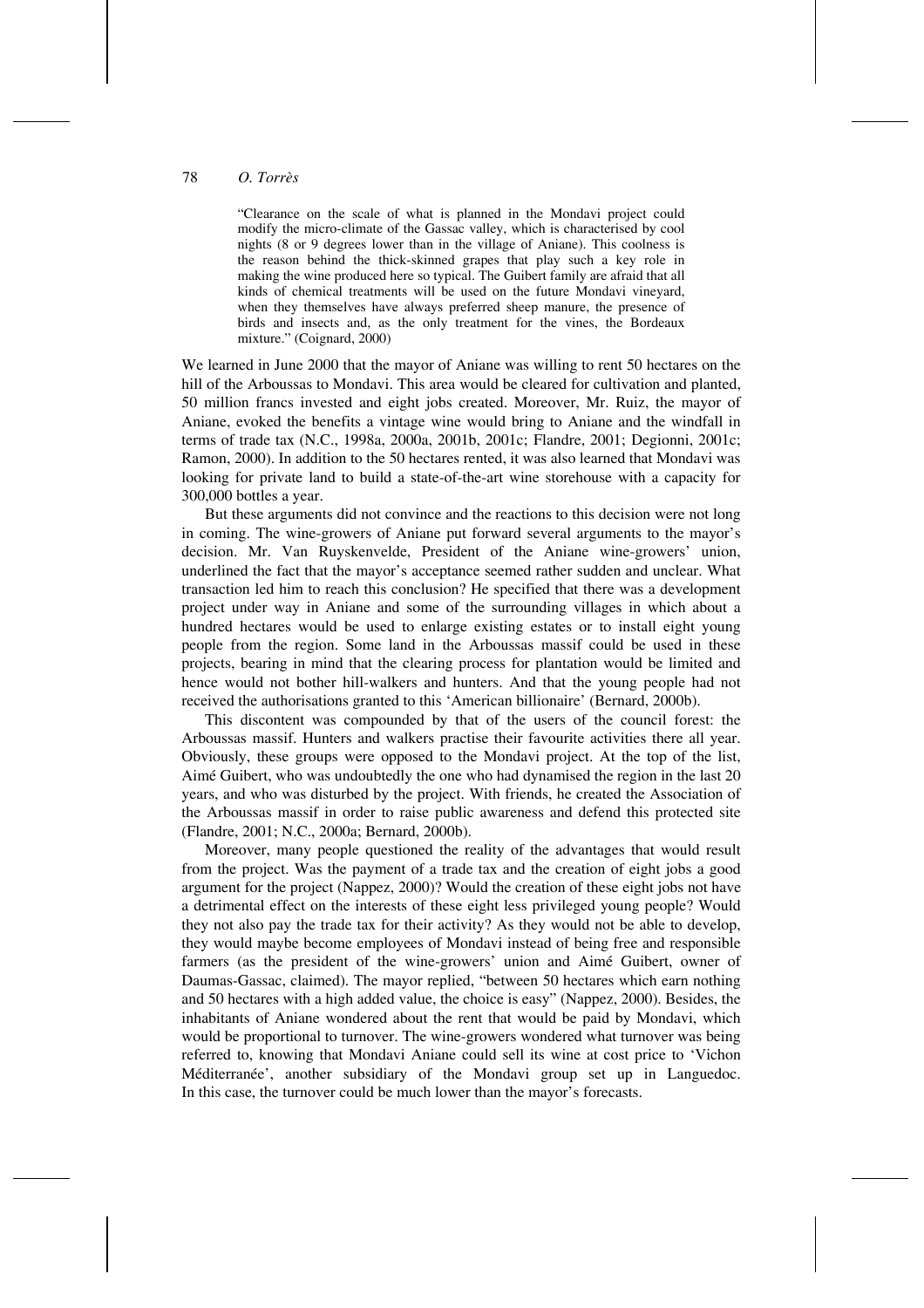Finally, of the land targeted by the Mondavi project, that situated in the private sector was to be the subject of a preemption. In May 2000, the  $SAFER<sup>9</sup>$  announced its intention to preempt the land targeted by Mondavi 'at the request of the wine-growing profession' to allow young wine-growers to settle there. In July, the pre-emption was accepted by the government's commissioner. Through this preemption, the SAFER became the owner of the land and the negotiations then had to be made between them and any possible buyers. This meant that Mondavi was no longer the only buyer for the land, and three other propositions were analysed. To general surprise, it was learned that Guibert himself was a candidate (Yaouanc, 2003, p.68).

As a result of this, Mondavi modified his strategy by strengthening his ties with the wine-growers and *cave coopérative* in Aniane. This strategy for defending their interests worked, as Mondavi continued his negotiations with the local wine-growers, who were concerned about finding their interest in the project and were negotiating to obtain advantages in different sectors. The negotiations were highly favoured by the institutions at local and departmental levels, which saw the Mondavi's installation as a positive point for the promotion of the region. Mondavi and the *coopérative* would make a vintage in common, with Mondavi in charge of marketing it (Flandre, 2001; N.C., 2000b). This partnership would guarantee a revenue of 50,000 francs/hectare for the 238 members of the *coopérative* (as opposed to a price per hectolitre, in order to limit the yield in quantity). A bonus of 700 francs per hectolitre produced would be paid to the *coopérative* which, thanks to this windfall, could easily be invested in the production of high quality wines (Bernard, 2001b). The local professionals believed that they would thus take advantage of a glowing future thanks to this installation (Ramon, 2001a) and planned to implement a quality strategy, based on the *terroir*, that would allow them to fight competition from South Africa, Argentina, Italy and Spain (Bernard, 2001b). At the end of February 2001, an agreement was signed and the clearance file was sent to the DRAF (Regional directorate for agriculture and forests).

These negotiations made it possible to establish a new winning solution for a great many of the key players. They found themselves in a win-win-win type game, borrowed from the famous version developed in Silicon Valley where the third winner was the land. But it was not enough to erase the hesitations of the inhabitants, despite the intervention of the local authorities. In March 2001, a communist candidate, Mr. Diaz, stood against the mayor in office, Mr. Ruiz. His campaign for the municipal elections was based on the theme of rejection of the Mondavi offer. He was elected, to the disappointment of the local and regional wine-growing profession, which had been converted by the arrival of Mondavi. The new mayor cancelled the clearance file (Bernard, 2001c). In his negotiations, the American had no doubt not taken into account the opinion of the inhabitants of the village, who would probably not have voted for the communist candidate had it not been for his rejection of Mondavi. Most of the inhabitants of Aniane remained unconvinced. After this change of mayor at the town hall, Mondavi decided to definitively abandon his project and withdrew all his interests from Languedoc-Roussillon (N.C., 2001d, 2001e, 2001f, 2001g; Bernard, 2001b; Bruynooghe, 2001; Degionni, 2001a, 2001d).

What can possibly explain the failure of the American group Mondavi's strategy for installation in the small, French village of Aniane? A priori, all the principles for a good installation strategy were respected, including a progressive installation since 1997 (Vichon France). There was considerable support from local professionals and the region's main political leaders. The ecological preservation of the site had been taken into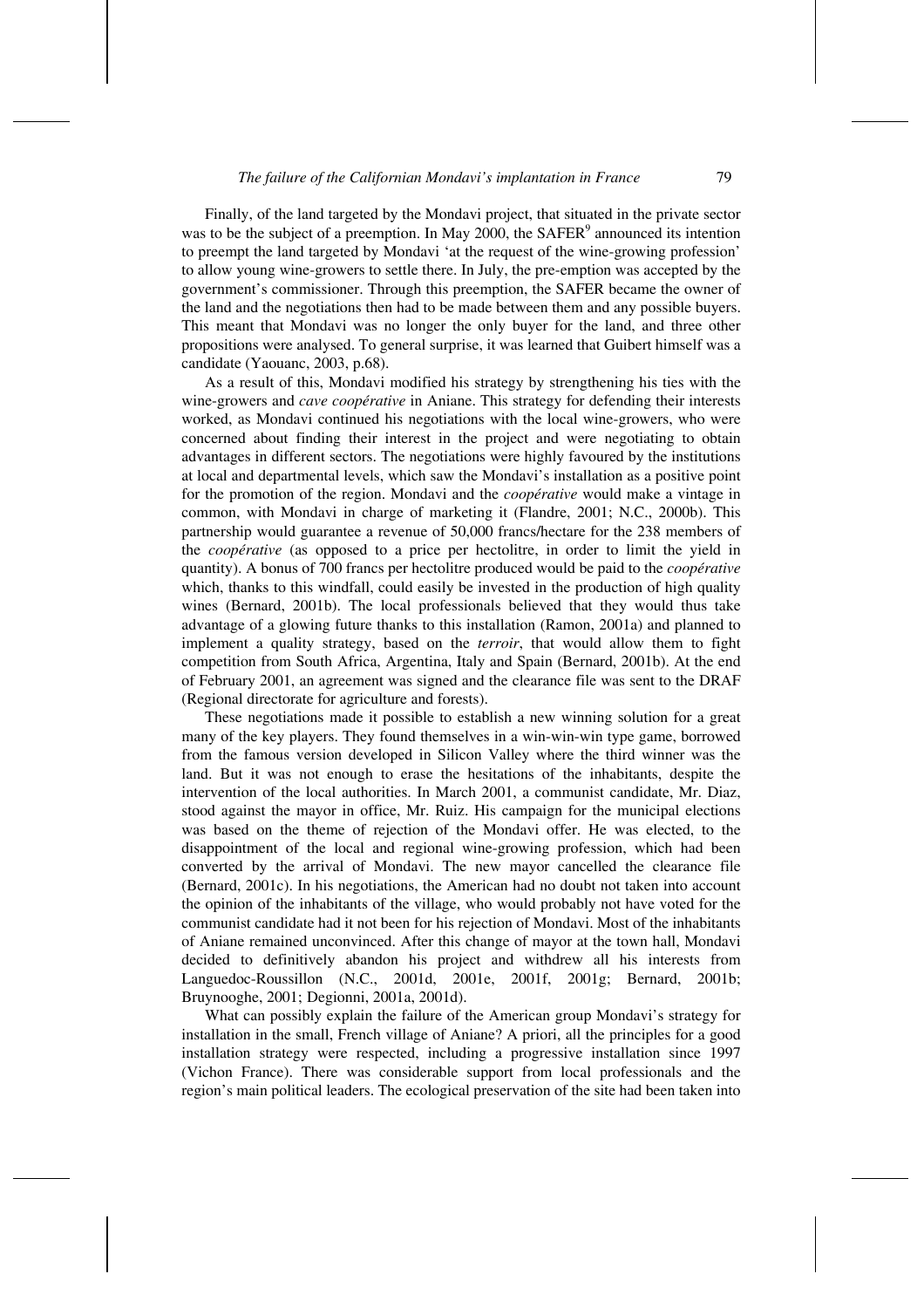consideration (small vine plots). There would be a creation of value in the production and commercial vineyard (modernisation of Aniane's wine storehouse, input of considerable know-how in terms of marketing at an international level) and promotion of the region's brand image.

To understand this failure, it is sufficient to demonstrate the many cultural and entrepreneurial differences that exist between a US entrepreneur and a French entrepreneur.

# **5 Illustration of liberal entrepreneurship: the Mondavi family project for creating vintage wine**

Robert Mondavi is a classic example of a liberal US entrepreneur. He combines the style of the visionary entrepreneur who sets out to conquer the world, and that of the pioneering entrepreneur who dares to innovate and revolutionise the rules of his market (N.C., 2000a). In the biography, 'Robert Mondavi of the Napa Valley', Ray writes:

> "Robert Mondavi is more often among the leaders than not, and more than any other Napa Valley producer, he has been an innovator, an encourager, an active helper and an example." (Ray, 1984, p.14)

In 1943, Robert Mondavi's family bought the Charles Krug Winery (Gaston-Breton, 2001; N.C., 1998a). In the 1960s, Robert Mondavi travelled the world in search of the best. In 1965 he created his own Vineyard, '*Robert Mondavi Winery*' in Oakville, in the heart of the *Napa Valley.* One year later, he joined forces with Baron Philippe de Rothschild to create '*Opus One'* (Gaston-Breton, 2001; Degionni, 2001b; N.C., 1999, 2000a; Pudlowski, 1999; Nau, 1995; Bernard, 2000b). Without a doubt, Mondavi was a precursor as he was the first to inform the world of the high quality of Californian wines. Because of this, he became an emblematic figure of the Napa Valley, the international renown of which he still plays a part in promoting (Ray, 1984; Bond and Porter, 2000). Mondavi likes winning, especially with others; first with the wine-growers in his region and his country, then with the other major wine producers throughout the world (Bernard, 2000b). In addition to his partnership with the Rothschild family, today Mondavi has many other partnerships around the world: in Italy, with the Frescobaldi family in Tuscany, in Chile with the Eduardo Chadwick family and, since 2000, in Australia with the leading Australian wine producer, Southcorp (N.C., 1999, 2001h).

It is for these reasons that Robert Mondavi can be described as an entrepreneur who is both enterprising and nomadic, to use the typology developed by Marchesnay (2001). Mondavi corresponds to the enterprising entrepreneur in the Napa Valley, enjoying a high level of both territorial legitimacy, as he is the one that has played a key role in making this region what it is today in the wine market (Porter and Bond, 2004), and competitive legitimacy, as his company markets the best Californian wines and, on 29th October 2001, entered the Forbes magazine Top 200 best SMEs in America at number 196 (www.forbes.com). Mondavi can also be qualified as a nomadic entrepreneur to the extent that by multiplying his sites in Italy, Chile, Argentina and France, he has placed his company in the strategic group of national companies with international influence (Coelho and Rastoin, 2001). Mondavi perfectly fits the image of the US *self-made man* who dreams of founding an empire and a dynasty: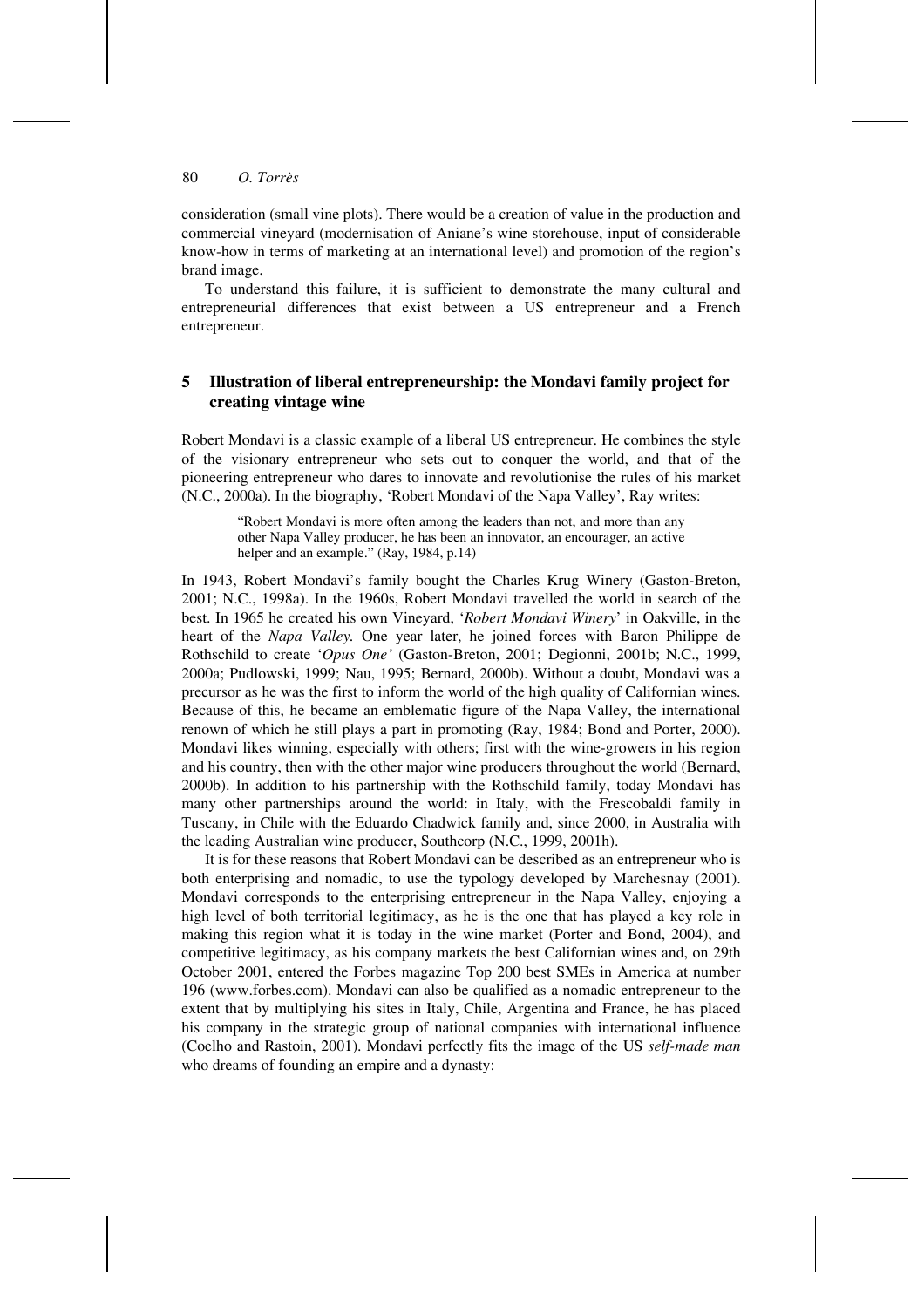*The failure of the Californian Mondavi's implantation in France* 81

"Everyone thought I was crazy when I said I wanted to change traditions. But then, a few years ago I was also thought to be crazy when I thought that one day I could produce one of the greatest wines in the world," said Mondavi (N.C., 2000c)

In our tables of statements (Appendix 1), we have chosen several quotes from members of the Mondavi family and from David Pearson which are the perfect illustration of this type of entrepreneur. Most of the statements confirm the characteristic traits of American business culture, as identified by Baudry in 2003: concentration on the task in hand more than on relationships, optimism and thinking 'big', and the quest for the Win-Win, or even the Win-Win-Win, game by associating the land into the strategy. References to the concept of 'project' are effectively very common:

"The lack of support given to the project by the newly-elected mayor and town council in Aniane […] represents an uncertainty and risks that are too high for the feasibility of the project in the long term." (Bruynooghe, 2001);

"This is a long term project, which will only be profitable in ten to fifteen years" (Medevielle, 2000);

"We have decided to withdraw from the project definitively. There are too many personal and political interests for us to comprehend" (Degionni, 2001a);

"[Our] project does not involve setting up an American-style winery. What we want is a vineyard that will produce good quality wine from its own vines" (Monin, 2000);

"This is a French project that will fit in perfectly with Languedocian culture" (Ramon, 2000);

"We are negotiating directly with the wine-growers of Aniane as our installation must be transparent. This is a condition that is vital for promoting this project, which is for around fifty hectares" (L.L., 2000).

For optimism and thinking 'big', we have chosen:

"I am very confident; we are going to be able to do great things here" (N.C., 2000);

"a great wine always makes people happy" (Medevielle, 2000b);

"Our guiding principle is to make great wines and to find the best way to do so" (Ramon, 1999);

"a truly excellent wine" (Medevielle, 2000);

"The wines produced here could become some of the best in the world" (Ramon, 1999);

"This really is an exceptional place in which we are going to be able to create a product of extremely high quality," (Nappez, 2000).

As regards the desire to construct a winning game, several statements give evidence of the Mondavi family's desire to fit in with such a system: 'help them to improve the quality of their wine', 'take advantage of our sales network', 'a privileged access to our history of experience and our know-how'. To these statements should be added those that make more explicit reference to the land and culture of the region: "with the greatest respect for the know-how of the local wine-growers", "respecting the history, culture and people of this region", "[We] have been working with ecologists for months to make an inventory of the plant species that must be preserved and we propose the creation of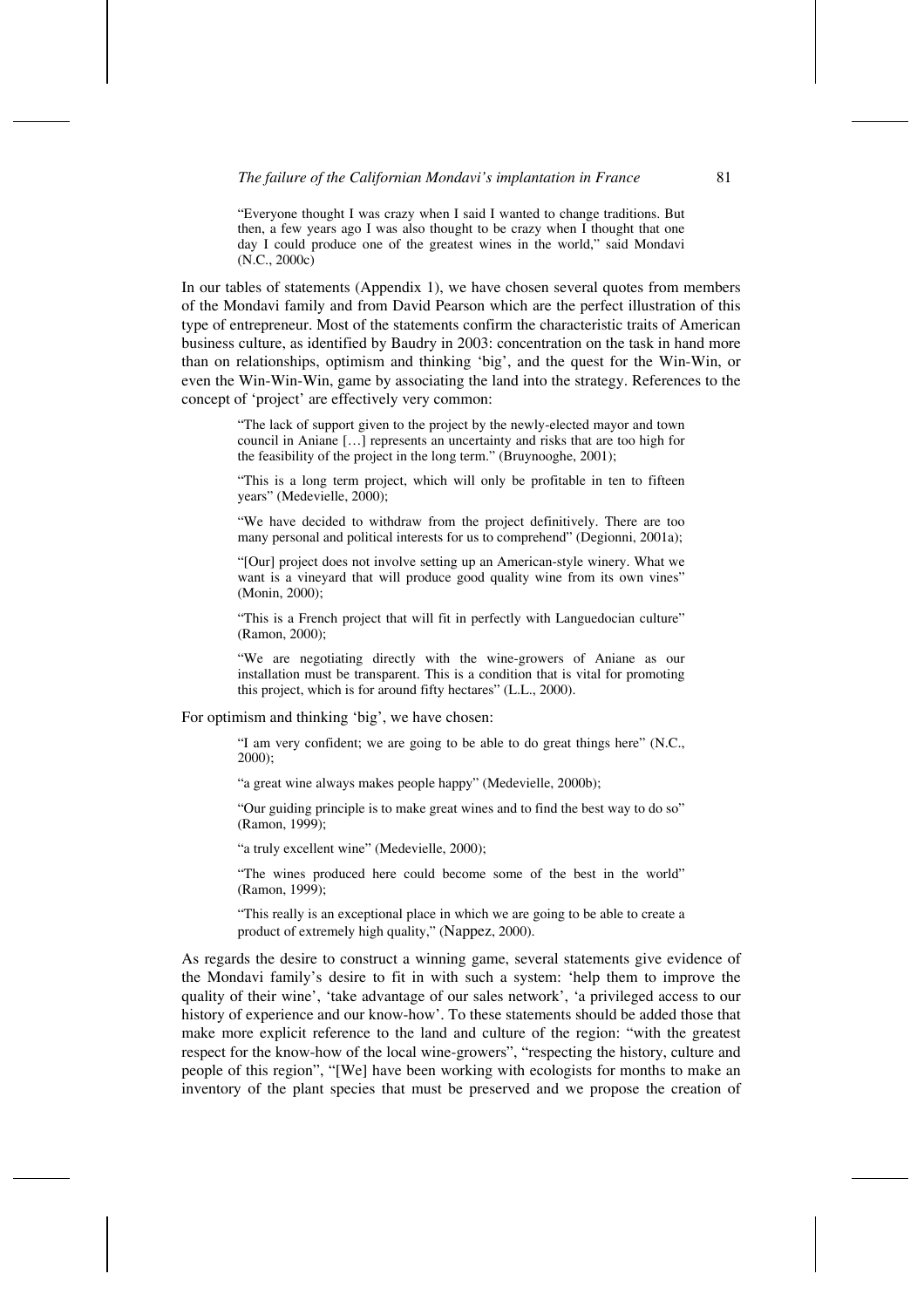small plots of five hectares within the forest so as not to transform the Arboussas into a vast area of open land" (Monin, 2000), "This is a French project that will fit in perfectly with Languedocian culture" (Ramon, 2000).

Self-making, the competitive instinct, a sense of innovation and the ability to take advantage of opportunities … are just some of the solid reasons behind our description of Robert Mondavi as a liberal entrepreneur. When faced with this sort of entrepreneur, self-defence and *corporatiste* mechanisms played a key role.

# **6 Illustration of** *corporatiste* **entrepreneurship: the creation of a defence committee in the Guibert family's Arboussas massif**

Aimé Guibert can be compared to Robert Mondavi. Aniane's renown is due in great part to the legend behind his vineyard, Daumas Gassac. It produces a quality wine sold all over the world and which is considered to be one of the best wines in the region. Aimé Guibert settled in Aniane in the 1970s and is thus a precursor too, despite describing himself as an old-style countryman and frequently referring to his land:

> "Today, I have all a countryman could wish for, and I love my land. I respect it. I like to pick up a handful to smell its earthy smell. I never force chemical fertilisers on my land and I maintain the hedges for the birds, wildlife and insects." (Yaouanc, 2003)

This love of the land and his role as a pioneer are the basis of his right to claim the defence of the Aniane region. Guibert corresponds to Marchesnay's typology of the notable entrepreneur (2000, 2001) whose aim to preserve his renown may be a reason behind his opposition.

"The fear of seeing a company set up next door to him and that would take some of his renown seems to be an unbearable concept for Aimé Guibert. He sees it as a form of competition." (Yaouanc, 2003)

In Yaouanc's detailed study (2003), he shows that Guibert's motives have evolved. Initially, he condemned the fact that the massif would become the land of an American and not local wine-growers. Calculation of his own interests was based on locals being the priority. He found an echo of his viewpoint at the *cave coopérative* in the early days of the negotiations. But when the *cave* changed its opinions after further negotiation with Mondavi, Aimé Guibert changed his mobilising viewpoint too. Defence of the massif then became based on environmental arguments. Clearance on the scale of Mondavi's project could modify the micro-climate in the Gassac valley. It was at this time that he created the defence committee for the Arboussas massif, with his own wife as secretary. The Guibert Family's attitude can perhaps be interpreted as a *corporatiste* defence of their own interests.

Here is how the defence committee for the Arboussas massif expressed its opinion in the open letter it sent to President Vézinhet. These extracts show the *corporatiste* reflex of preference for what is most familiar (in our example, the preference is for local  $people)$ :<sup>10</sup>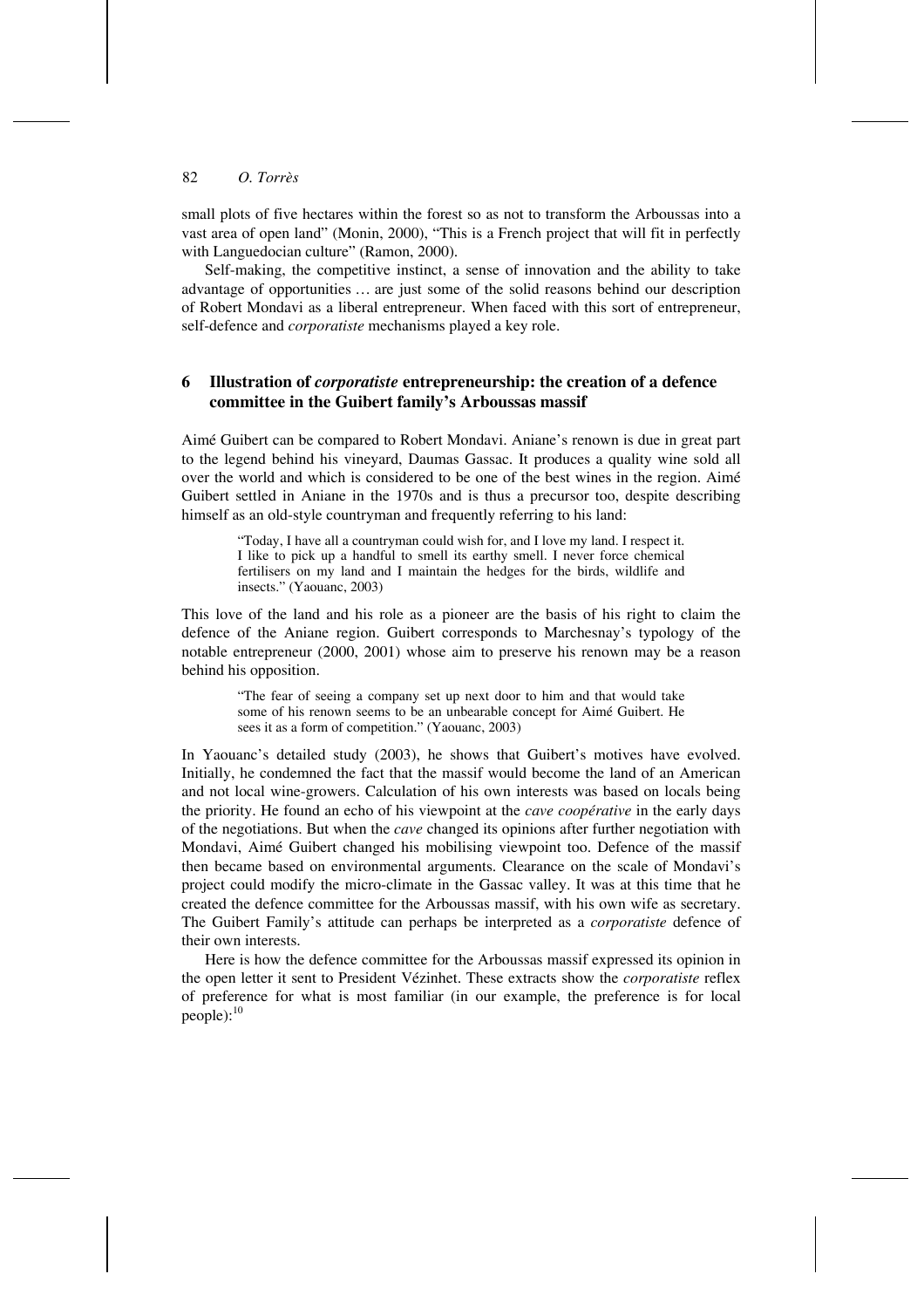#### *The failure of the Californian Mondavi's implantation in France* 83

"Do you not believe that this incredible locomotive should be created with the wine-growers of our region, as many do believe, and not by putting ourselves at the mercy of a multinational? We are not against globalisation, but on the condition that it be achieved with clarity and concentration. We want to remain in control of our decisions, especially when they concern communal property. We cannot understand that our local representatives have been able to negotiate with the Mondavi group under such opaque conditions, as if the inhabitants of Aniane were to be faced with a fait accompli without ever having been able to express their agreement or disagreement."

Several characteristics of the *corporatiste* attitude can be seen in these sentences: a refusal of change, fear of foreigners, defence of the small, local producer against the huge multinational, a predilection for the people and suspicion regarding elected representatives and the élite who decide or think from afar and from above, to the detriment of the ordinary people. In the same vein, we have chosen other declarations of a similar style, that stir up deadly fears. Mr. Pouget, one of the founders of the association for the defence of the Arboussas massif, said, "If Mondavi wins, it will be the death of wine in Aniane", or Aimé Guibert,

"We are not against foreigners coming here. In Languedoc, there are people from the Burgundy and Champagne regions, and the Rothschild family has associated with four towns in the Aude département to co-produce an excellent wine. But they have bought land or vineyards that were available, without them being attributed by politicians […]. Those who have been taken in will have to bear the responsibility before their children." (Degionni, 2001c)

Are these tensions around the subject of the defence of interests and tradition part of the French exception? As Capdevielle observed in 2001, in his *Modernité du corporatisme*  (The modernity of *corporatisme*),

"the extraordinary and sustained popularity of figures such as José Bové, both in France and abroad, the failure of the WTO in Seattle and subsequently, confirm that we have entered a new political era. The most varied forms of *corporatisme* have joined together in their universal refusal of the globalisation of free exchange and have taken advantage of a new legitimacy. By presenting itself as an irreversible process at the end of which there are only winners, globalisation has created its own legitimacy as it spreads. From being an alibi for gaining acceptance of a questioning of acquired advantages, it has become a catalyst for resistance and refusal."(Capdevielle, 2001)

It is precisely this mechanism that was involved in the Mondavi affair. We were in the presence of the triple-winning game (the *Win-Win-Win*), where everyone seemed to be a winner (Mondavi, the *cave coopérative*, and even the land, as Languedoc would be enriched by a wine of exceptional quality), except those who actively decided not to be winners, preferring to maintain the status quo as a means of preserving their privileged position (the Guibert family), their tranquillity (the inhabitants of Aniane), their hobbies (hunters and hill-walkers) or their environment (ecologists), or of taking control of the town hall (Mr. Diaz). The latter were to get their revenge in the municipal elections, standing against the former mayor, Ruiz, who was accused of a lack of transparency and of deciding, on his own, what was good for others.

In fact, the upshot of this coalition of diverse interests (communists, ecologists, hunters, farmers, inhabitants with no political label, and so on) seems to have been threats, which, in their multiple aspects, lead to a mechanism of union, thus making it easier for a large number of inhabitants to join together in the face of adversity. This was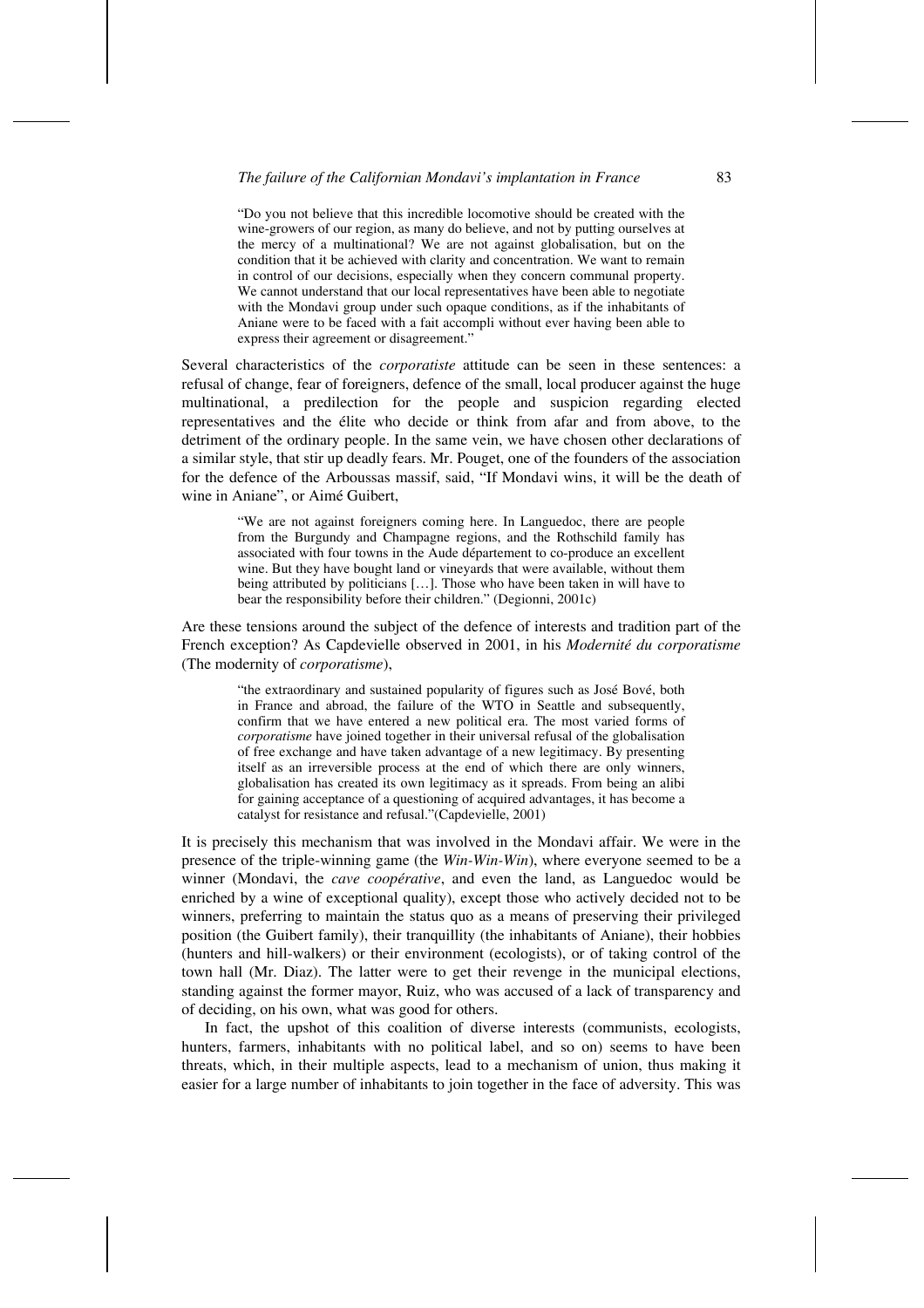all the easier given that the opposition was the archetype of American capitalism. By looking at some of the declarations made publicly by the Guibert Family, it is possible to see to exactly to what extent the press played a role in demonising the American project. The threat was not a given fact, but became a deliberate construction:

"It is a stupid and bad project. Letting financial groups such as Mondavi set up here will lead to the destruction of our social fabric. We will become like the Hispanics employed in the vineyards in California. These huge wine-producers represent a culture of domination over a world of clients and subjects. This is exactly the opposite of the wonderful Languedocian world, made up of a wide variety of talents, combined with passion, and people with good, familiar faces," (Nappez, 2000);

"A man who produces 200 million bottles a year from 1,500 hectares in the United States cannot talk about quality. For me, Mondavi wine is yoghurt", (N.C. 2000d);

"It is vulgar, impudent colonialism" (Degionni, 2001c);

"It is outrageous that anyone is considering giving this mountain area, with its wealth of plants and wildlife, to a financial monster," (Monin, 2000);

"The shame of an American billionaire", (Monin, 2000).

This construction of a threat corresponds to an *enactment* strategy, the aim of which is to render the environment as hostile as possible to the adversary's project. As a means of guiding this spirit of resistance, the Guibert family created a defence committee. It was at this precise moment that the analysis of the Guibert family's opposition entered the realm of entrepreneurship (Torrès, 2003b). In his study, Yaouanc (2003, p.42) describes Guibert as an 'entrepreneur of protestation'.

In our opinion, the attitude of the Guibert family epitomises a form of entrepreneurship prioritarily focused on avoiding threats. Although the sense of initiative is clearly present, it expresses itself through protestation and through mechanisms for the preservation of acquired advantages, in a way that is at the same time virulent and efficient. This type of entrepreneurship is a mixture of independence and preservation of privileged positions. In this sense, we describe this type of entrepreneurship as *corporatiste*. The adjective '*corporatiste'* must not be understood in a disparaging way because it also evokes a form of *resistance*. This resistance can be the place where the entrepreneurial phenomenon manifests itself when the leader creates a structure whose aim is to preserve a given situation or fight changes which are considered to be a vector for regression and not progress.

We defend the theory that the creation of a defence committee is an entrepreneurial phenomenon whose aim, here, is to defend the particular interests of a group of professionals or a profession, generally going through a period of crisis. In the Mondavi affair, the creation of the protest movement was given its impetus by the Guibert family, and then took on a more political dimension through Manuel Diaz. It was by creating the defence committee that the Guibert family, supported by other protesters, inspired a degree of dynamism that would get Mr. Diaz, the original mayor's opponent, comfortably elected, and lead to the failure of Mondavi's project to settle in the Hérault. This case perfectly illustrates Dejardin's statements: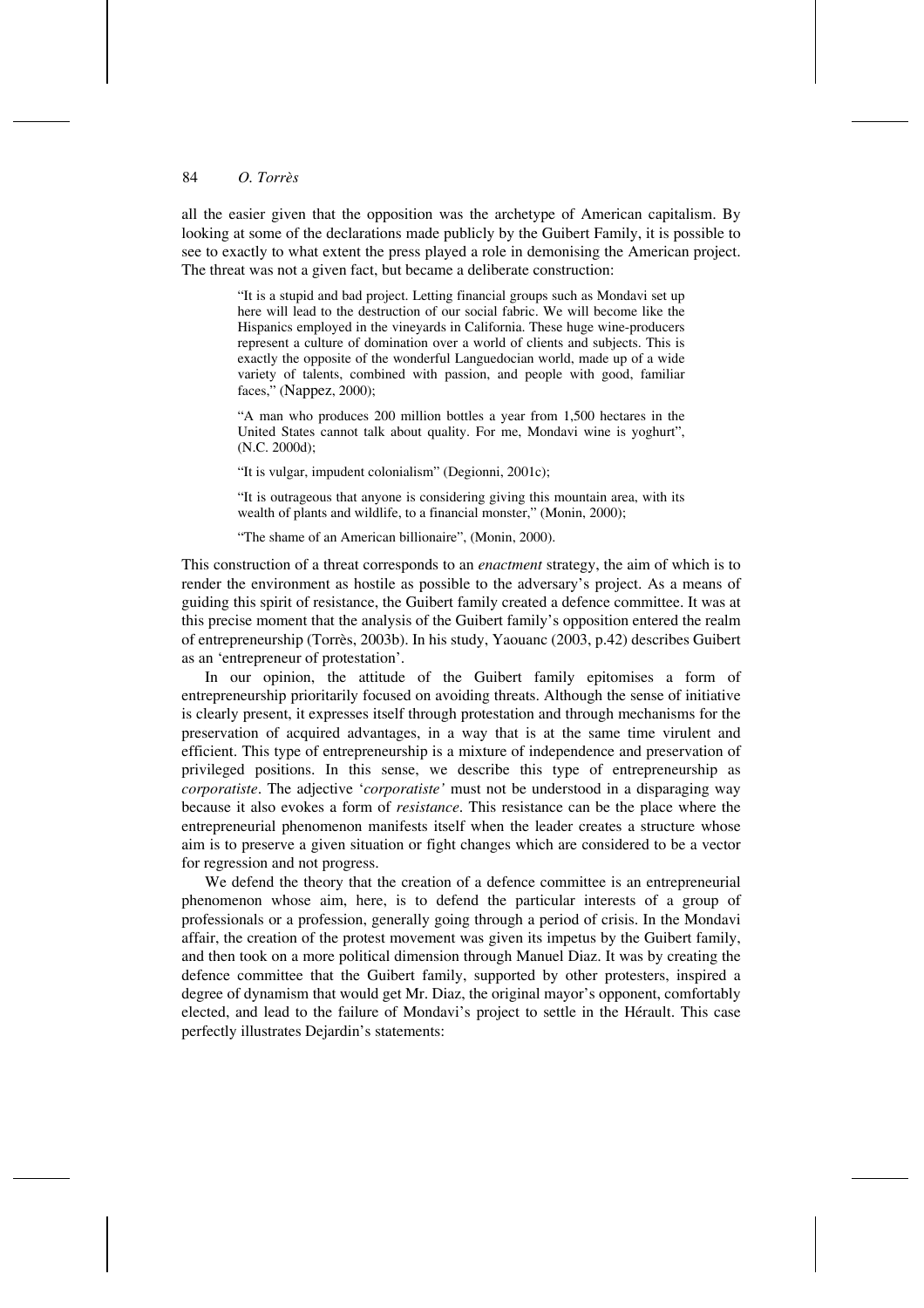"By their vote or lobbies, the entrepreneurs, or rent-seekers, in society have an influence on political organisation and decisions made at this level. The idea is then that the political balance that responds to the interests of one or other group will take the measures that favour its maintenance." (Dejardin, 2000, p.27)

The first action of the newly elected mayor was to send a letter to the *Préfecture*<sup>11</sup> demanding that the deliberations of the former municipal council be suspended. This decision tolled the knell of the installation process as the Americans saw it as a lack of respect for something that is, according to Baudry (2003), sacred in their business culture: the signature of a contract.

## **7 Conclusion**

More than a simple comparative analysis with the USA, evoking a form of entrepreneurship that we qualify as *corporatiste* is perhaps the key idea of this case study, and the main explanation for the failure of the project.<sup>12</sup>

The basic idea behind this paper is the theory that entrepreneurship *must* be accompanied by a theory of *corporatisme*. The more entrepreneurs there are, the more innovation and change there is, the more these changes generate forms of resistance to change and strategies for avoiding threats. The paradox is that in a society that is becoming increasingly entrepreneurial, *corporatiste* movements are also obliged to multiply and grow.

This idea merits a remark. Today, innovation is increasingly organised on a territorial basis, as can be seen in the concept of clusters or *learning regions*. Territory has become the site of innovation and thus the ideal area for change and entrepreneurial involvement. It is therefore at this level that *neo-corporatisme* should be understood. *Neo-corporatisme* often takes territorialised forms that lead to the emergence of what we refer to as '*toporatisme*', or '*site corporatisme*'. This concept can be defined as the expression of collective movements for the defence of a site (a district, town, region …) with the strategic aim of preserving a privileged position. The creation of the defence committee for the Arboussas massif is a perfect example.

Taking an interest in *corporatisme* from an entrepreneurial viewpoint is also admitting that the consequences of the entrepreneurial act are never neutral and that they can provoke negative reactions from certain privileged parties. More, it is considering that *corporatiste* strategies can be borne by entrepreneurs whose aim is no longer to take advantage of an opportunity but which has become instead an avoidance of threats. This is what can be called *corporatiste* entrepreneurship. By analysing the Guibert family, we have shown that the entrepreneurs of old can become the *corporatistes* of today. As Dejardin (2000, p.27) so rightly remarks, "an enterprising entrepreneur must feel, when in a position of (temporary) strength, a powerful urge to adopt the behaviour of a rent-seeker". It is in this sense that avoiding threats can, just as much as seizing an opportunity, be part of an entrepreneurial approach.

Understanding the contemporary forms of *corporatisme* and how it develops is a challenge that has been laid down not only for academics little accustomed to working on this type of question, but also, and above all, for entrepreneurs themselves as it is they who are, in the end, directly confronted with the problem. Knowing the mechanisms of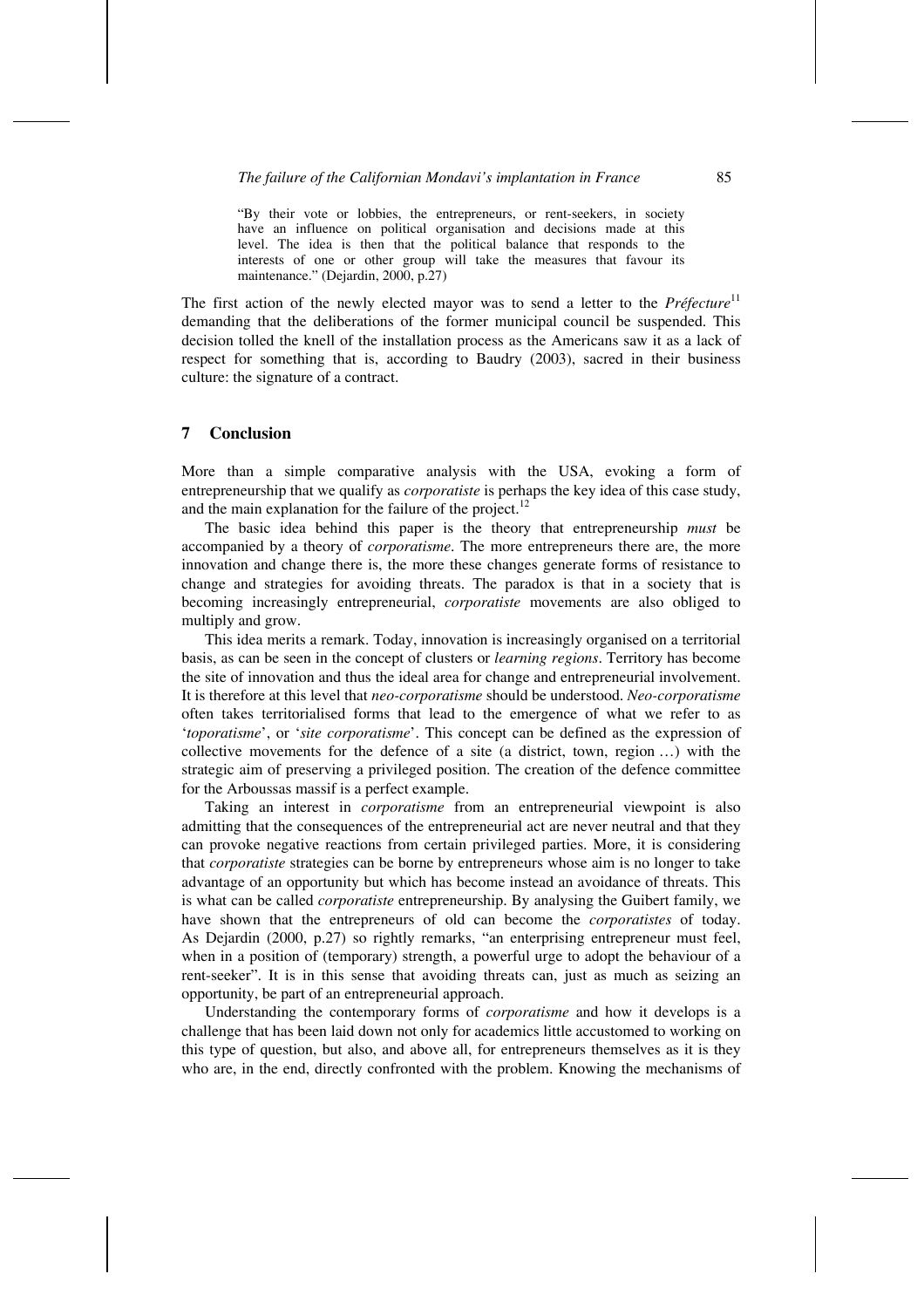*corporatisme*, and thus knowing how to get round the traps it involves, is certainly not without interest for entrepreneurs.

This study is insufficient, as a single case study is rarely suitable for constituting the basis of a generalisation. Yet, can we be sure that this affair is not advance warning of a type of behaviour that seems set to recur? Is it a *rare bird*, some kind of anomaly of no scientific interest, or the *black swan* that disproves a general theory in the aim of putting it into perspective?

## **Acknowledgements**

The author would like to thank Pascale Blandin, Franck Dubourdieu and Kirsty Snaith.

#### **References**

- Bartlett, C. (2003) 'Global wine wars: new world challenges old', *Harvard Business School*, Case 303-056, p.24.
- Baudry, P.R. (2003) *Français Américains, l'autre rive*, Editions Village Mondial.
- Baumol, W.J. (1990) 'Entrepreneurship productive, unproductive, and destructive', *Journal of Political Economy*, Vol. 98, No. 5, pp.893–921.
- Bernard, C. (2000a) 'Gardarem lou vignoble!', *L'Express*, No. 2554, June 15.
- Bernard, C. (2000b) 'Jean Huillet Le grognon des cépages', *La Tribune (Desfossés)*, December 8.
- Bernard, C. (2000c) 'Mondavi veut produire un vin d'exception à Aniane', *La Tribune (Desfossés)*, No. 24465, May 26.
- Bernard, C. (2001a) 'Le retrait de Mondavi attise le feu de la crise viticole', *La Tribune (Desfossés)*, May 21.
- Bernard, C. (2001b) 'Manuel Diaz Peppone contre la world company', *La Tribune (Desfossés)*, July 11.
- Bernard, C. (2001c) 'Le Languedoc se noie dans les stocks : Face à la chute des prix, la grogne monte chez les viticulteurs', *Libération*, August 9.
- Bizaguet, A. (1993) *Les petites et moyennes entreprises*, Presses Universitaires de France,  $2^e$  édition, p.128.
- Blais, R.A. and Toulouse, J.M. (1990) 'Les motivations des entrepreneurs: une étude empirique de 2278 fondateurs d'entreprises dans 14 pays', *Revue Internationale PME*, Vol. 3, Nos. 3–4, pp.269–300.
- Bond G.C and Porter, M.E. (2000) 'Robert Mondavi: competitive strategy', *Harvard Business School*, Case 9-799-125, p.23.
- Bruyat C. (1993) *Création d'entreprise, contributions épistémologiques et modélisation*, Thèse de doctorat en Sciences de Gestion, Grenoble.
- Bruynooghe, P. (2001) 'L'Américain Mondavi jette l'éponge à Aniane', *Midi Libre*, May 16.
- Buchanan, J.M., Tollison, R.D. and Tullock, G. (1980) *Toward a Theory of the Rent-Seeking Society*, A&M University Press, College Station, Texas.
- Bygrave, W. and Hofer, C. (1991) 'Theorizing about entrepreneurship', *Entrepreneurship, Theory and Practice*, Vol. 15, pp.7–25.
- Capdevielle, J. (2001) *Modernité du corporatisme*, Collection Académique, Presses de Sciences Politiques, p.185.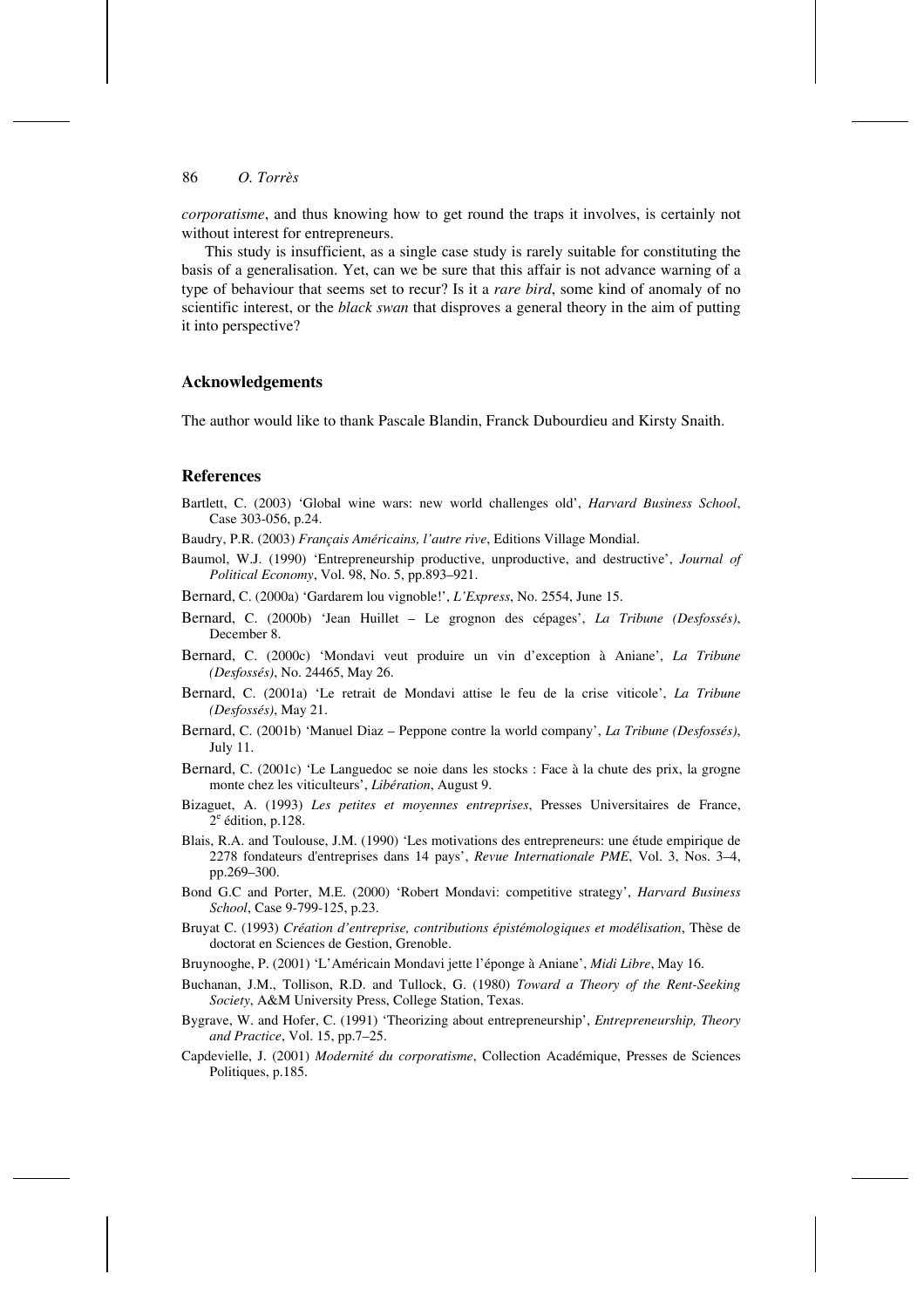- Coelho, A. and Rastoin, J.L. (2001) 'Globalisation du marché du vin et stratégies d'entreprise', *Revue Economie Rurale*, Nos. 264/265, pp.17–29.
- Cohen-Tanugi, L. (1985) *Le droit sans l'Etat sur la démocratie en France et en Amérique*, Presses Universitaires de France, p.206.
- Coignard, J. (1999) 'En Languedoc, le raisin trouve sa Californie', *Libération*, April 5.

Coignard, S. (2000) 'Les raisins de la colère', *Le Point*, No. 1455, August 4.

- Confédération Générale des Petites et Moyennes Entreprises (CGPME) (1998) *Confédération Générale des PME et du Patronat Réel*, brochure de présentation, p.30.
- Confédération Générale des Petites et Moyennes Entreprises (CGPME) (1993) *Pour un*  '*libéralisme tempéré*' *– Propositions concrètes en matière économique et sociale pour combattre la crise*.
- Courault, B. and Trouve, P. (2000) (sous la direction de) *Les Dynamiques de PME Approches Internationales*, Presses Universitaires de France, p.404.
- Cy, J. (2001) *'Lip-stingers' and beyond in Languedoc*, http://www2.mybc.com/food/columns/ displayone.cfm?articleid=861, September 13.
- Dana, L.P. (1992) 'Entrepreneurship, innovation and change in developing countries: an ethnomethodological empirical study', *Entrepreneurship, Innovation and Change*, Vol. 1, No. 2, pp.231–242.
- Dasen, P.R. and Retschitzki, J. (1989) 'Recherches interculturelles: une association, un colloque', in Clanet, C.D. (Ed.): *Socialisations et Cultures*, Toulouse, Presses Universitaires du Mirail, pp.9–16.
- Degionni, B. (2001a) 'Le viticulteur Américain Mondavi renonce à s'installer à Aniane', *AFP Général*, May 15.
- Degionni, B. (2001b) 'L'Américain Mondavi n'est plus le bienvenu dans l'Hérault', *AFP Général*, May 8.
- Degionni, B. (2001c) 'Un petit village du Languedoc résiste à la tentation américaine', *AFP International*, May 8.
- Degionni, B. (2001d) 'Viticulture: l'Américain Mondavi renonce à s'installer dans l'Hérault', *AFP International*, May 15.
- Degionni, B. (2001e) 'Small French village says 'no, merci' to US wine giant', *AFP World News*, May 9.
- Dejardin, M. (2000) 'Entrepreneuriat et croissance, une conjonction évidemment favorable?', *Reflets et Perspectives*, XXXIX, No. 4, pp.19–31.
- Denieuil, P.N. (1992) *Les entrepreneurs du développement l'ethno-industrialisation en Tunisie: la dynamique de Sfax*, Editions l'harmattan, p.207.
- Denis, A. (1997) 'Vinexpo: la plus grande biennale des vins et spiritueux s'ouvre à Bordeaux dans l'euphorie', *Les Echos*, June 16.
- Denyons, H. (1998) 'Le réveil du sud', *Le Point*, No. 1329, March 7.
- Drouin, P. (2001) 'La viticulture française appelée à réagir face à l'offensive du Nouveau Monde', *Les Echos*, August 6.
- Duchéneaut, B. (1996) *Les dirigeants de PME*, Éditions Maxima-Laurent du Mesnil, p.516.
- Dufourcq, C. (2000) 'Coca Cola Wine à Aniane', *La Marseillaise*, July 13.
- Dupont, D. (2000b) 'Vins: Ca bouge en Languedoc', *Le Point*, No. 1467, October 27.
- Dupont, J. (2000a) 'L'ascension des terroirs', *Le Point*, No. 1444, May 19.
- Eckhardt, J. and Shane, S.A. (2003) 'Opportunities and entrepreneurship', *Journal of Management*, Vol. 29, No. 3, pp.333–349.
- Erstein, F.L.. (2001) 'Mondavi bloqué par des sangliers', *Le Point*, No. 1496, May 18.
- Fayolle, A. (2000) 'Dynamisme entrepreneurial et croissance économique: une comparaison France-Etats-Unis', pp.33–47.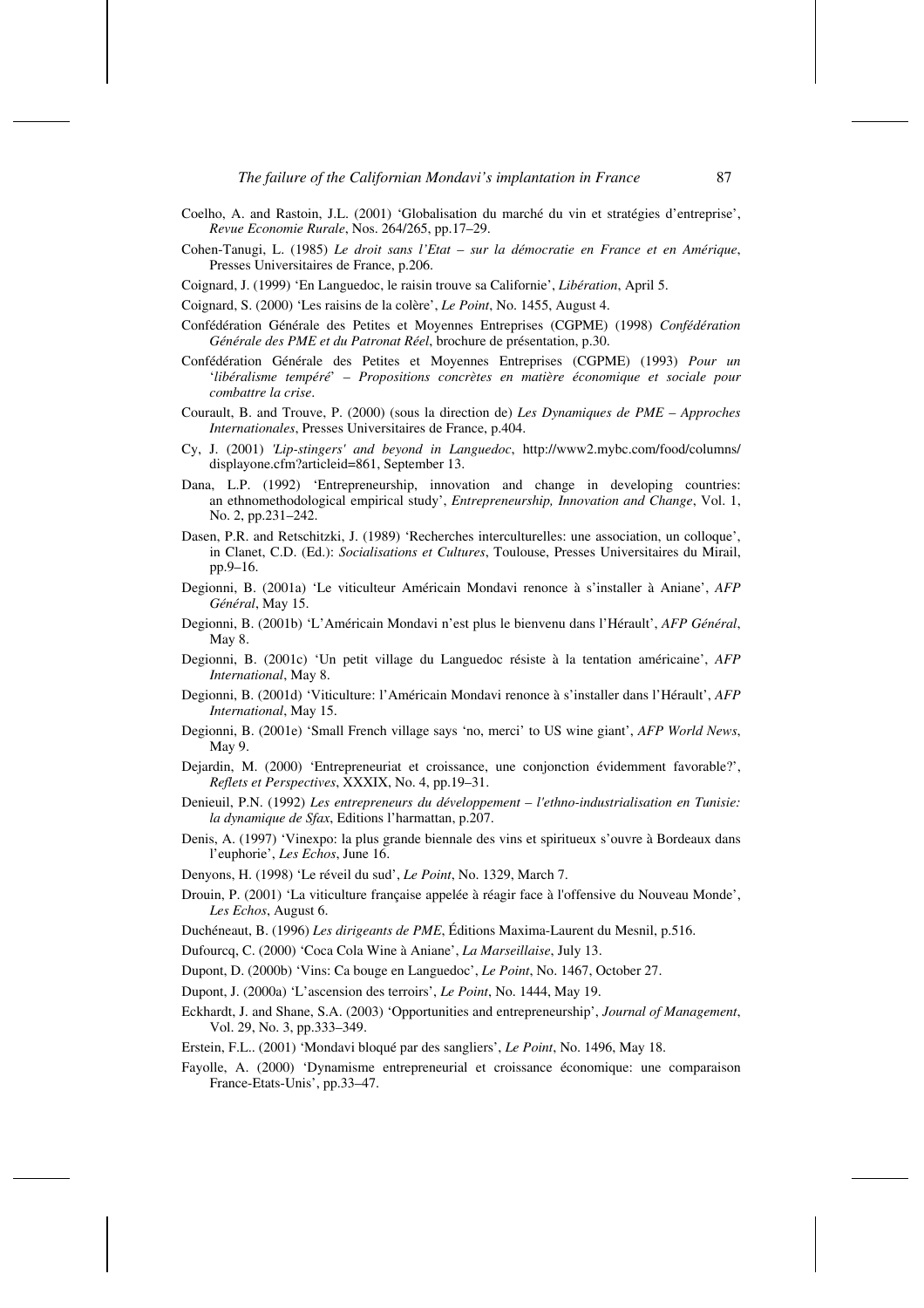- Filion, L.J. (1997) 'Le champ de l'entrepreneuriat: historique, évolution et tendances', *Revue Internationale PME*, Vol. 2, pp.129–172.
- Filion, L.J. (1999) *Tintin, Minville, l'entrepreneur et la potion magique*, Editions Fides, Presses HEC, p.78.
- Flandre, L. (2001) 'Le 'petit' Aniane dit non au 'grand' Mondavi', *L'Humanité*, May 17.
- Franck, F. (2001) 'Languedoc: l'enjeu des AOC', *Le Point*, No. 1489, March 30.
- G.T. (2001a) 'A Aniane, le terroir d'élection de Mondavi n'a plus la cote', *Midi Libre*, May 10.
- G.T. (2001b) 'Le dossier Mondavi secoue la majorité', *Midi Libre*, May 22.
- Gaston-Breton, T. (2001) 'Un nom, une marque: Mondavi', *Les Echos*, August 10.
- Hernandez, E.M. (1997) 'L'Etat et l'entrepreneur informel en Afrique', *Revue Internationale PME*, Vol. 10, No. 1, pp.103–122.
- Hlady-Rispal, M. (2002) *La méthode des cas Application à la recherche en gestion*, De Boeck, p.250.
- Kandem, E. (2001) 'Entrepreneuriat et sciences sociales en Afrique', *Management International*, Vol. 6, No. 1, pp.17–32.
- Kirzner, I.M. (1979) *Perception, Opportunity and Profit*, University of Chicago Press.
- L.L. (2000) 'Mondavi joue le terroir d'exception à Aniane', *Midi Libre*, April 20.
- Le Puill, G. (2000a) 'La dernière tentation de Robert Mondavi', *L'Humanité*, August 14.
- Le Puill, G. (2000b) 'Daumas Gassac : les petits secrets d'un grand vin', *L'Humanité*, August 14.
- Le Puill, G. (2000c) 'La cave coopérative face au vent du large', *L'Humanité*, August 14.
- Maoudj, K. (2001a) 'Mondavi, arbitre des municipals?', *Midi Libre*, February 1.
- Maoudj, K. (2001b) 'Mondavi: la réplique de Vézinhet', *Midi Libre*, April 28.
- Marchesnay, M. (2000) *Entrepreneuriat et territoire*, p.263–274.
- Marchesnay, M. and Messeghem, K. (2001) *Cas de stratégie de PME*, Éditions Management & Société, Collection études de cas, p.171.
- Medevielle, M. (2000) 'Le credo languedocien du Californien Tim Mondavi', *Midi Libre*, November 23.
- Monin, J. (2000) 'Remous dans l'Hérault autour de l'arrivée d'une société viticole Américaine', *Le Monde*, June 1.
- Morvan, T. (2001) 'Coteaux du languedoc 99: Tout dans la finesse', *L'Humanité*, November 24.
- N.C. (1994) 'Vin: La concurrence internationale risque de s'exacerber', *Les Echos*, September 12.
- N.C. (1998a) 'Robert Mondavi, 'l'ambassadeur de la Napa Valley'', *Les Echos*, October 28.
- N.C. (1998b) 'Etats-Unis, France: David Pearson, vice-président et directeur général de Vichon', *Agia Alimentation*, No. 1551, January 22.
- N.C. (1998c) 'Jeanjean renforce son partenariat avec l'Américain Mondavi', *Les Echos*, February 6.
- N.C. (1998d) 'Tendances', *La Croix*, March 10.
- N.C. (1999) 'Le Californien Mondavi va s'installer en Languedoc', *Les Echos*, June 10.
- N.C. (2000a) 'Massif de l'Arboussas: La venue du californien Mondavi divise les viticulteurs locaux', *Le Figaro*, No. 17410, August 2.
- N.C. (2000b) 'A Aniane, le projet Mondavi sur les rails', *Midi Libre Région*, November 23.
- N.C. (2000c) 'Mobilisation en Languedoc contre l'arrivée du géant Mondavi', *Wine Woman World (site Internet)*, December 10.
- N.C. (2000d) 'Ils ont dit. Aimé Guibert', *L'Humanité*, May.
- N.C. (2000e) 'Mondavi: Daumas Gassac n'abdique pas', *Midi Libre*, October 3.
- N.C. (2000f) 'Vezinhet: les dossiers: Mondavi, tout le monde joue le jeu', *Midi Libre*, October 17.
- N.C. (2001a) 'Mondavi prend du recul avec l'Hérault', *La Tribune (Desfossés)*, August 6.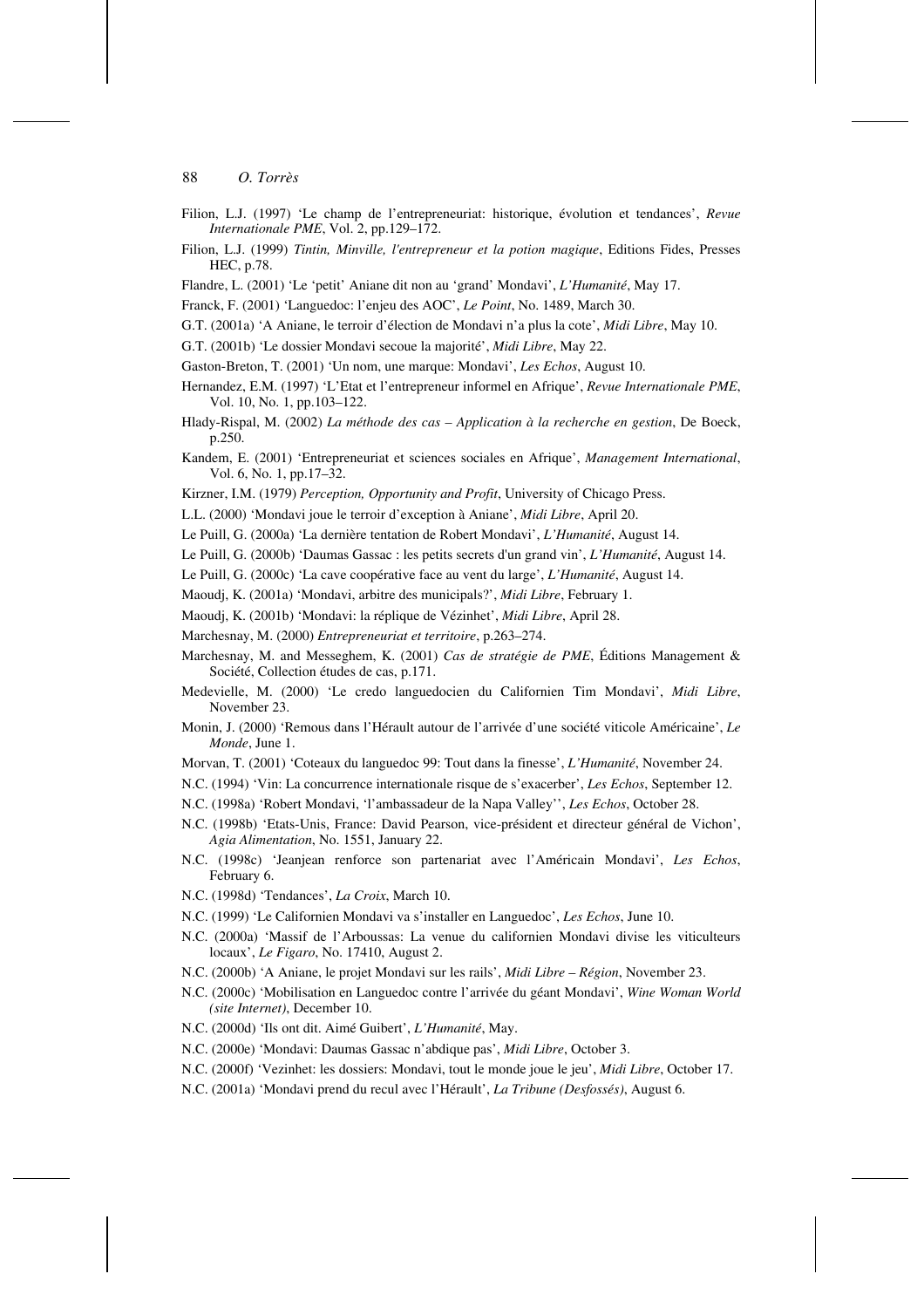- N.C. (2001b) 'Viticulture: Mondavi vend sa société aux Audois de Sieur d'Arques', *Midi Libre*, August 17.
- N.C. (2001c) 'Languedoc-Roussillon: nouvelles menaces sur le projet Mondavi', *Les Echos*, May 9.
- N.C. (2001d) 'Le viticulteur Américain Mondavi quitte le Languedoc', *AFP International Économie et finance*, 17h10, August 16.
- N.C. (2001e) 'Le viticulteur Américain Mondavi quitte le Languedoc', *AFP International Économie et finance*, 17h38, August 16.
- N.C. (2001f) 'Mondavi: Le viticulteur Américain renonce à s'installer à Aniane, dans l'Hérault', *Le Monde*, May 17.
- N.C. (2001g) 'Viticulture: l'Américain Robert Mondavi renonce à s'installer dans l'Hérault', *Les Echos*, May 16.
- N.C. (2001h) 'Mondavi', *Agia Alimentation*, No. 1704, May 31.
- N.C. (2001i) 'Aniane: le communiste Manuel Diaz l'emporte sur le socialiste André Ruiz', *Midi Libre*, March 19.
- N.C. (2001j) 'California wine producer Mondavi quits Languedoc', *AFP World News International*, August 17.
- N.C. (2001k) 'Communist mayor forces US wine giant Mondavi out of Languedoc', *AFP World News International*, May 17.
- N.C. (2001l) 'Hérault Le viticulteur américain Mondavi renonce à s'installer à Aniane', *La Tribune (Desfossés)*, May 16.
- N.C. (2001m) 'Hérault, dernier paradis méditerranéen', *Le Figaro, No. 17784, Le Figaro Magazine*, October 13.
- N.C. (2001n) 'L'Essentiel du jour', *L'Humanité*, August 18.
- N.C. (2001o) 'La France garde son terroir', *Laguinguette.com*, November 7.
- N.C. (2001p) 'Le viticulteur américain Mondavi quitte le Languedoc', *AFP Général Économie et finance*, August 16.
- N.C. (2002) 'Depardieu, prêt à acheter 5 à 7 hectares à Aniane', *Midi Libre*, September 26.
- Nappez, P. (2000) 'Faut-il avoir peur ou pas de l'américain Mondavi?', *Midi Libre*, June 6.
- Nau, J-Y. (1988) 'Taste-wine', *Le Monde*, October 22.
- Nau, J-Y. (1995) 'Le club des Césars', *Le Monde*, June 28.
- Porter, M.E. and Bond, G.C. (2004) 'The California wine cluster', *Harvard Business School*, Case 9-799-124, p.24.
- Prodexport (2001) 'Mondialisation du vin: vins du nouveau monde, vins du pays de traditions viticoles, deux éthiques, deux discours, deux cultures', *The Mediterranean Trade Show*, New York, 6–7 février, p.36.
- Pudlowski, G. (1999) 'Si Napa Valley m'était contée', *Le Point*, No. 1406, August 27.
- Ramon, J. (1999) 'La saga Mondavi, ces Californiens qui misent sur le vin du Languedoc', *Objectif Languedoc-Roussillon*, January–February.
- Ramon, J. (2000) 'Mondari va créer un 'vignoble d'exception' à Aniane', *Les Echos*, No. 18142, April 27.
- Ramon, J. (2001a) 'Mondavi renonce à créer un 'vignoble d'exception' dans l'Hérault', *Les Echos*, May 17.
- Ramon, J. (2001b) 'Le groupe Californien Mondavi cède son activité vins aux caves du Sieur d'Arques, de Limoux', *Les Echos*, No. 18467, August 16.
- Ray, C. (1984) *Robert Mondavi of the Napa Valley*, Heinemann/Peter Davies, London, p.170.
- Saporta, B. and Kombou, L. (2000) 'L'entrepreneuriat africain mythe ou réalité', pp.239–249.
- Sarraute, A. (2001a) 'Languedoc: La région de tous les succès. Mais attention aux prix qui s'emballent', *Le Figaro*, No. 17742, August 25.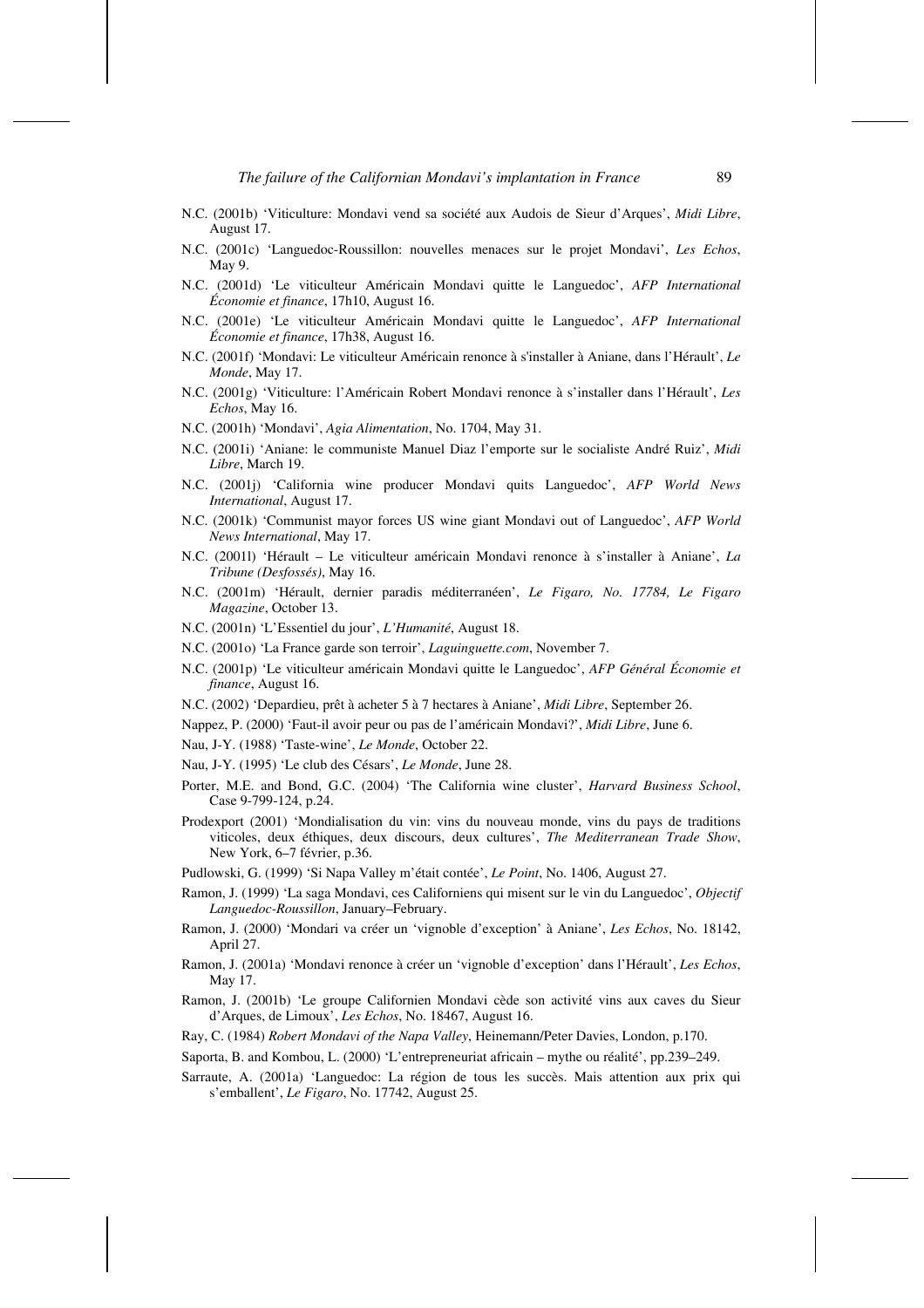Sarraute, A. (2001b) 'Tour du monde à Paris', *Le Figaro*, No. 17598, March 9.

- Sedar, A. (2001) 'La mondialisation divise les viticulteurs languedociens', *Le Figaro*, No. 17746, August 30.
- Shane, S. (2000) 'Prior knowledge and the discovery of the entrepreneurial opportunity', *Organization Science*, Vol. 11, No. 4, pp.448–469.
- Singh, R.P. (2000) *Entrepreneurial Opportunity Recognition through Social Networks*, Garland Publishing, p.195.
- Torrès, O. (1999) *Les PME*, Editions Flammarion, p.128.
- Torrès, O. (2001) 'Les divers types d'entrepreneuriat et de PME dans le monde', *Management International*, Vol. 6, No. 1, pp.1–15.
- Torrès, O. (2003a) 'Petitesse des entreprises et grossissement des effets de proximité', *Revue Française de Gestion*, No. 144, Mai–Juin, pp.119–138.
- Torrès, O. (2003b) 'De la globalisation à la '*glocalisation*': les enseignements de l'échec de l'implantation Mondavi à Aniane', 9ème *Conférence Internationale du Réseau PGV*, Académie Economique Tsenov de Svishtov, Bulgarie, 24–26 Septembre.
- Torrès, O. (2004) 'The proximity law of small business management: between closeness and closure', *49th Conference of International Council of Small Business (ICSB)*, Johannesburg, South Africa.
- Toulouse, J.M. (1979) 'Définition de l'entrepreneurship', dans *L'entrepreneurship au Québec,* Les presses HEC et Fides.
- Verstraete, T. (2003) 'On the singularity of entrepreneurship as a research domain', *Annual Review of Progress in Entrepreneurship (ARPENT)*, Vol. 1, pp.10–64.
- Volery, T. and Servais, I. (2000) *Global Entrepreneurship Monitor Rapport 2000 sur l'entrepreneuriat en France*, Chaire Rodolphe Mérieux Entreprendre, EM Lyon, p.34.
- Yaouanc, D. (2003) *Les ressorts de l'échec du projet Mondavi: une sociologie de mobilisations politiques sur le territoire d'Aniane*, mémoire de DEA politiques et action publique, Université de Montpellier.
- Yin, R.K. (1989) *Case Study Research Design and Methods*, Londres, Sage Publications.

## **Notes**

<sup>1</sup>Originally, *corporatisme* was a hierarchical socio-economic system in which professional associations were structured on the basis of a criterion of particular interests, and organised into professional bodies. The State authorities endowed these bodies with the power to supervise the management of common interests within the profession and to cooperate organically with the economic management directorate. Two forms of *corporatisme* are generally described. On the one hand, the *corporatisme* of associations or professions, initiated by those directly involved, and, on the other, the *corporatisme* of the State, created by the State authorities. In terms of behaviour, the term *corporatisme* also includes the notion of *esprit de corps*, which is the driving force behind those who defend the categorial interests of a group. Taken to the extreme, *corporatisme* signifies a person or a group of people who take into consideration only the most narrow interests of a specific category, to the detriment of those of all other categories or society in general. From an entrepreneurial point of view, we define *corporatisme* as a predisposition for an entrepreneur to preserve his own privileged situation (rent-seeking behaviour).

2 France is divided administratively into 96 *départements*, grouped together in 22 *régions*.

<sup>3</sup>Four months before the investment project was definitively abandoned.

<sup>4</sup> Enarques are graduates of ENA, a 'Grande Ecole' for public administrators.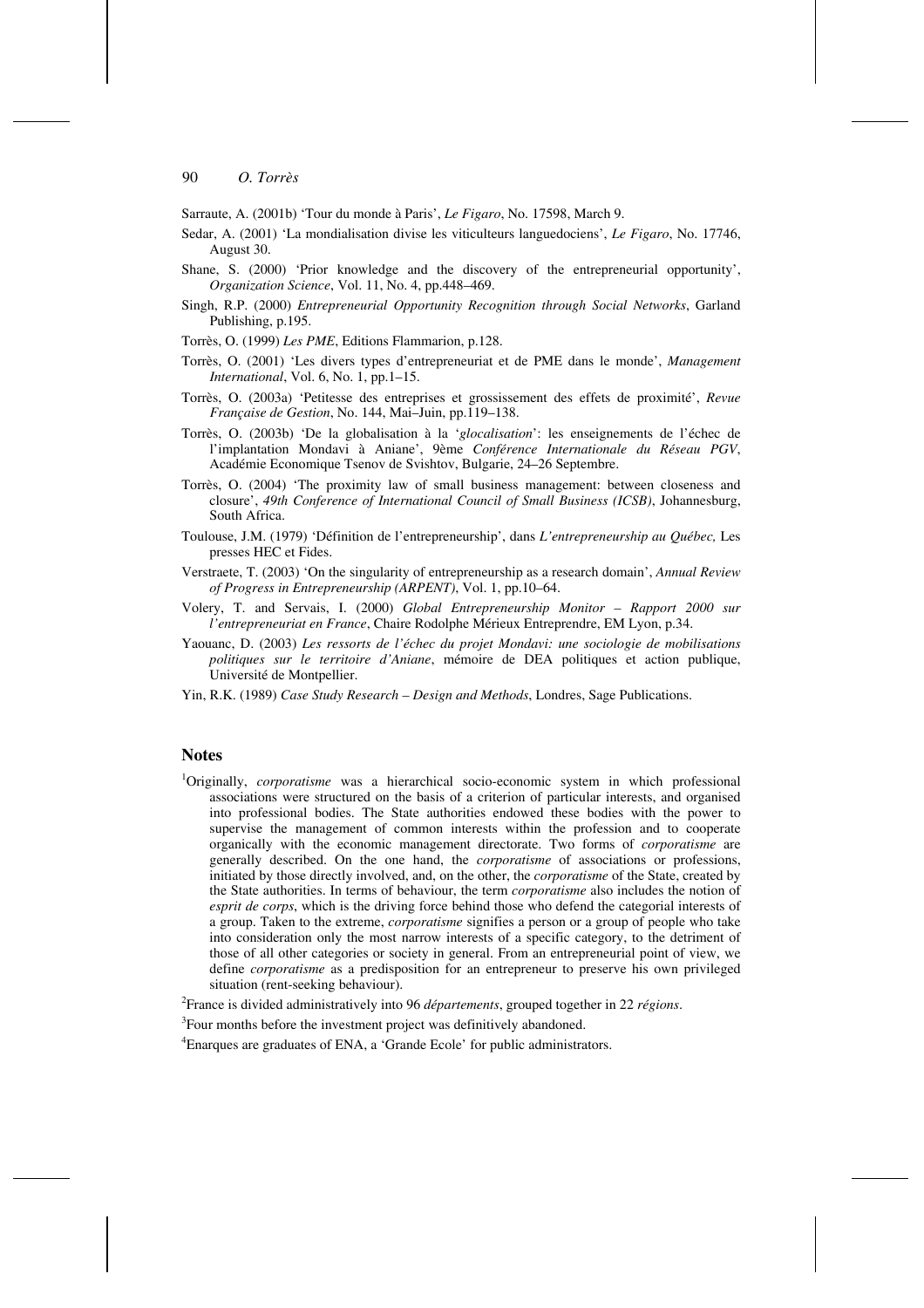- 5 '*Global Entrepreneurship Monitor*' (GEM) is one of the largest comparative surveys on entrepreneurship in the world: 33 countries have taken part in this study, the French representative being the E.M. LYON.
- $64$ In personalist French culture, it is more important to leave an original mark than to get impersonally diluted into preestablished categories, even in order to facilitate collective action. French culture is essentialist, with everyone assessed for what they are and not for what they do. The Americans judge individuals according to what they do. The better the performance, the greater the reward and the better paid the person, and the better their performance will be. Any subsequent drop in performance leads to a correlative decrease in recognition. It is not intrinsically linked to the person but only to his or her actions" (Baudry, 2003).

<sup>7</sup>In French, the words '*corporatiste*' and '*corporatisme*' refer to the concept of '*corporation*<sup>-1</sup>.

- $8A$  direct link can be established with the law of proxemics and the wall phenomenon developed by Moles and Rohmer (Torrès, 2003a), and *corporatisme*, which is both a *proxemic*-preference, granted to oneself and one's entourage (friends and peers), and a *wall*-protection in relation to others (outsiders and foreigners). It is not without pertinence to establish a link between the intensification of the proxemic effects associated with the smallness of companies and the *corporatiste* behaviour of small business owners. *Corporatisme* is then only an extreme version of the effects of proximity that have already been highlighted in SMEs and VSEs (Torrès, 2003b, 2004).
- <sup>9</sup>In the French agricultural sector, semi-public companies such as the SAFER (Sociétés d'Aménagement Foncier et d'Etablissement Rural, land development and rural establishment companies) have a preemptive right, that is, the right to acquire ownership of an estate when it is sold, in preference to any other buyer. In the 1960s, the SAFER were set up at the request of the agricultural profession. Of the shareholders of the SAFER, there are agricultural unions, agricultural banks, the federation of *caves coopératives* and so on. All this means that all the staff of the SAFER are highly dependent on the agricultural profession. The SAFER are a good illustration of French culture. France is, in effect, the only European state that has these semi-public organisations that are both state-controlled (the role of government commissioners for finance and agriculture) and *corporatiste* (defending as a priority the interests of the profession).
- 10We are a far-cry from the famous '*Volem viure al païs*' or '*Gardarem lo Larzac*'. 11All the administrative services of the *département*.
- 
- <sup>12</sup>Other types of differences also played a decisive role. For example, this affair brought into direct opposition two types of wine culture (Bartlett, 2003). The first is based on demand, represented by the Americans, for whom wine is a product like any other. The other is based on offer, represented by the French, for whom wine is a product that cannot be dissociated from national culture. In France, the concept of *terroir* and *Appellation d'Origine Contrôlée (AOC)* are once again the perfect examples of the theory of the importance of the State and the tendency to preserve privileged positions (Torrès, 2003b). Similarly, the fact that communal land was to be given to a foreigner united a wide range of griefs, and was the trigger for the *corporatiste* self-defence process. This is another illustration of Cohen-Tanugi's theory (1985), in which there is a 'clear line between the public and the private' within French society. Several of the Guibert family's declarations express this categoric refusal to transfer to the private domain what belongs to the public domain: "Mondavi only has to move 500 m and there would be no more problem", (Coignard, 2000); "We believe that Mondavi should not settle here in this manner, getting the authorities to give him the land. Why can't he go through the usual channels of acquisition, like everyone else?" (N.C., 2000a); "Knowing that there is very good, unforested land not far from Aniane, near Puéchabon, you have to wonder why an American multinational should be allowed to have what has been refused to local wine-growers for twenty-five years" (Dupont, 2000a).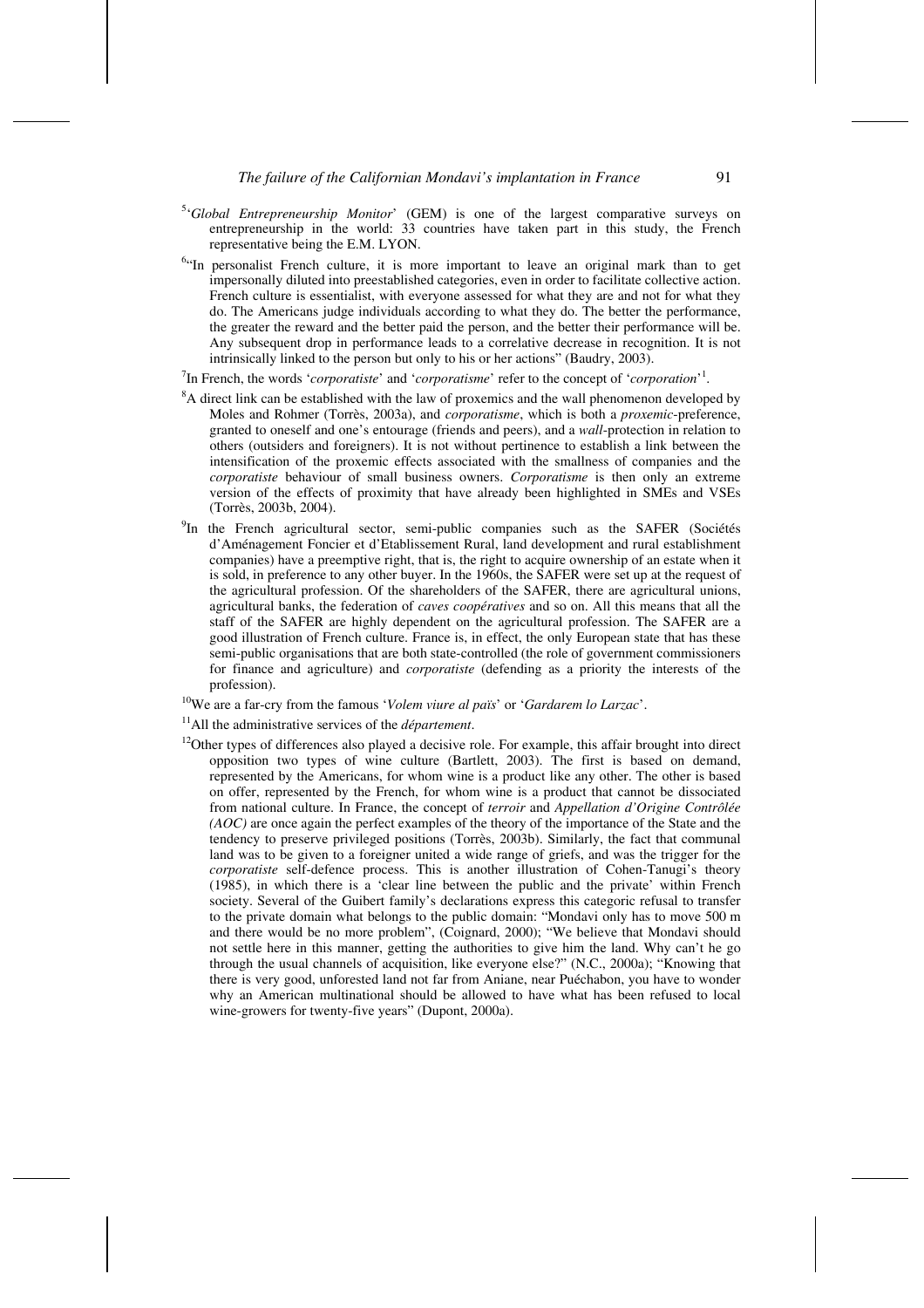|                                                              |                                                                                                                                                                                                                                                                                                                                                                                                                                                                                                                                                                                                                                                                                                                         |                                                                                                                                                                                                                                                                                                                                                                                                                                                                                                                                                                                                                                                                                                                                                                                                                                                                                              | Liberal                                                  |
|--------------------------------------------------------------|-------------------------------------------------------------------------------------------------------------------------------------------------------------------------------------------------------------------------------------------------------------------------------------------------------------------------------------------------------------------------------------------------------------------------------------------------------------------------------------------------------------------------------------------------------------------------------------------------------------------------------------------------------------------------------------------------------------------------|----------------------------------------------------------------------------------------------------------------------------------------------------------------------------------------------------------------------------------------------------------------------------------------------------------------------------------------------------------------------------------------------------------------------------------------------------------------------------------------------------------------------------------------------------------------------------------------------------------------------------------------------------------------------------------------------------------------------------------------------------------------------------------------------------------------------------------------------------------------------------------------------|----------------------------------------------------------|
| Corporatiste                                                 |                                                                                                                                                                                                                                                                                                                                                                                                                                                                                                                                                                                                                                                                                                                         | The Mondavi family and their                                                                                                                                                                                                                                                                                                                                                                                                                                                                                                                                                                                                                                                                                                                                                                                                                                                                 | entrepreneurs                                            |
| entrepreneurship                                             | The Guibert family                                                                                                                                                                                                                                                                                                                                                                                                                                                                                                                                                                                                                                                                                                      | representative, David Pearson                                                                                                                                                                                                                                                                                                                                                                                                                                                                                                                                                                                                                                                                                                                                                                                                                                                                | hip                                                      |
| Need for<br>recognition,<br>Need for a sense<br>of belonging | "Instead of supporting a large<br>fish who does nothing for the<br>region, I would rather we settled<br>thirty or so families on this<br>land," Gilbert (Sedar, 2001).<br>"We're the ones who live here,"<br>Gilbert (Sedar, 2001).<br>"Here, we're a family that loves<br>wine and that has no outside.<br>capital," (Le Puill, 2000a).                                                                                                                                                                                                                                                                                                                                                                                | "My father has taught me two<br>things: how to produce the best<br>wine possible, and how to present it<br>in the best way possible" Tim<br>Mondavi (Medevielle, 2000).<br>"I am very confident; we are going<br>to be able to do great things here<br>and we will then be able to tell the<br>whole world about the value of the<br>Languedoc land" Tim Mondavi<br>(N.C., 2000b).<br>"a great wine always makes people<br>happy" Tim Mondavi<br>(Medevielle, 2000).<br>"What we want to do is very"<br>demanding: we have to create wines<br>of very high quality but with a high<br>risk factor. This will cost us twice<br>as much as a normal vineyard<br>would cost. This way of doing                                                                                                                                                                                                  | Need for<br>achievement,<br>Need for<br>self-realisation |
|                                                              |                                                                                                                                                                                                                                                                                                                                                                                                                                                                                                                                                                                                                                                                                                                         | things is not necessarily the best<br>way to set young wine-growers up.<br>It is another way of seeing things"<br>Pearson, (Le Puill, 2000a).                                                                                                                                                                                                                                                                                                                                                                                                                                                                                                                                                                                                                                                                                                                                                |                                                          |
| Instinct for<br>protection                                   | "Daumas Gassac's commitment<br>to saving the forest and the<br>environment",<br>Aimé (N.C., 2000e).<br>"Yes, the Guibert Family will<br>fight anyone, via the legal<br>system, and for as many months<br>or years as it takes, anyone who<br>tries to destroy a protected forest<br>that is the guardian of the<br>entrance to the Gorges of the<br>Hérault", Aimé (N.C., 2000e).<br>"The first battle took place<br>around fifteen years ago, when<br>the Compagnie française des<br>carriers (French quarry<br>company), just like Mondavi<br>today, asked to be allowed to<br>destroy the forest in order to<br>quarry stone. After a ten-year<br>legal battle, the quarrymen were<br>nonsuited" Aimé (N.C., 2000e). | "When you're sitting on a<br>goldmine, it isn't easy to share",<br>Tim Mondavi (N.C., 1999).<br>"It took us twenty years to find an<br>Italian family with whom we could<br>join forces. It took us seven years in<br>Chile. Today, faced with the<br>diversity and complexity of the<br>terroirs, we are starting to learn<br>about the Languedoc. Our guiding<br>principle is to make great wines and<br>to find the best way to do so" Tim<br>Mondavi (Ramon, 1999).<br>"For the moment, there is no market"<br>for the Languedoc AOC in the<br>United States. But we must be.<br>realistic and visionary. We must not<br>forget the Canadian and Asian<br>markets" Pearson (Ramon, 1999).<br>"As Americans, we treat wine like<br>any other business. Whereas here,<br>in the large vineyards and French<br>chateaux, wine-making is<br>considered to be a great art", Robert<br>Mondavi | Instinct for<br>competition                              |
| Defence of a<br>privileged position                          | "Knowing that there is very<br>good, unforested land not far<br>from Aniane, near Puéchabon,                                                                                                                                                                                                                                                                                                                                                                                                                                                                                                                                                                                                                            | "an exceptional vineyard", Robert<br>Mondavi (Degionni, 2001b).<br>"Everyone thought I was crazy                                                                                                                                                                                                                                                                                                                                                                                                                                                                                                                                                                                                                                                                                                                                                                                             | Search for a<br>pioneering<br>advantage                  |

# **Appendix 1: Comparative matrix of entrepreneurship**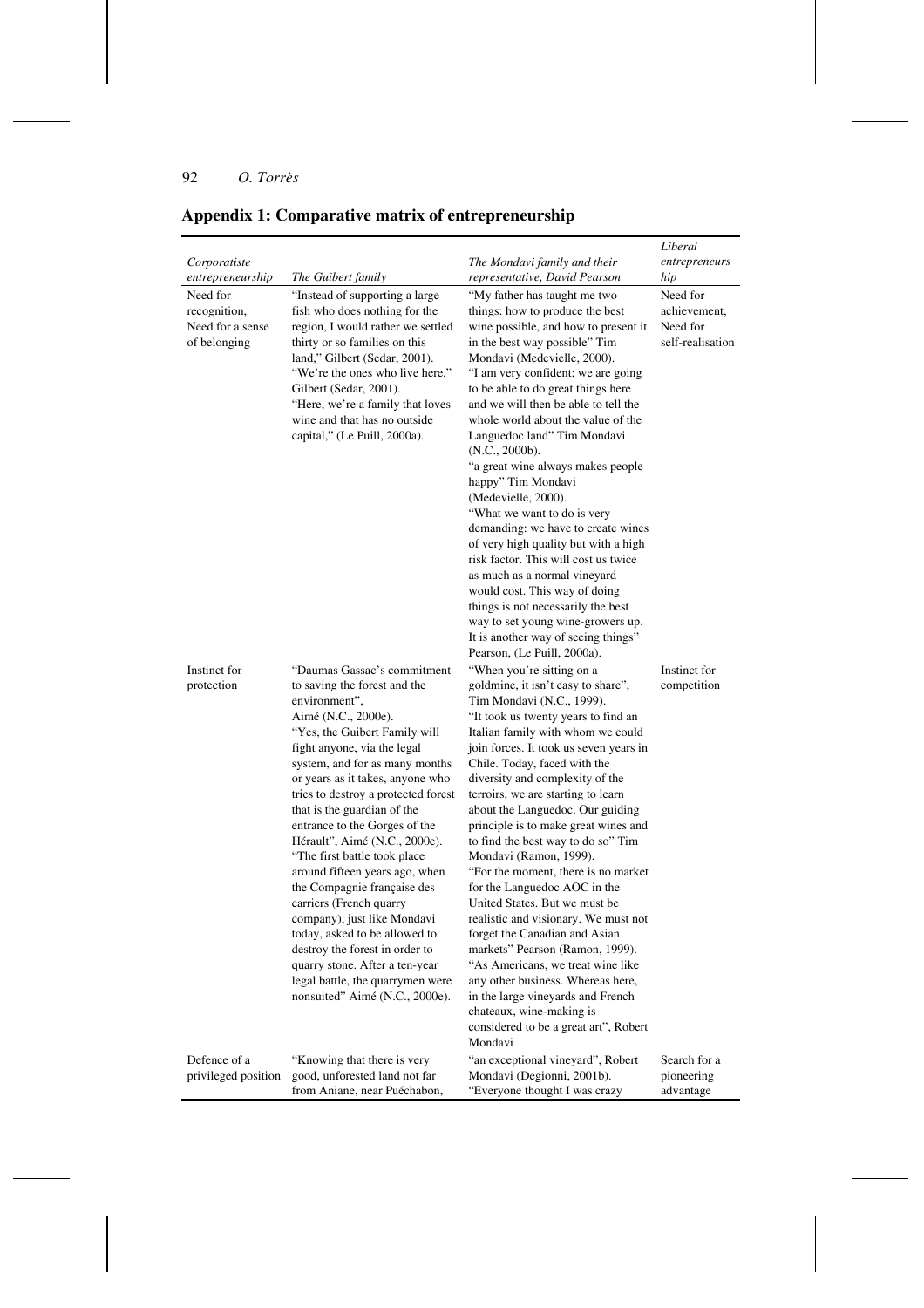you have to wonder why an American multinational should be allowed to have what has been refused to local winegrowers for twenty-five years, bearing in mind that it is they who built up today's reputation for Aniane produce!" Aimé (Dupont, 2000a). "Clearance on the scale of what is planned in the Mondavi project could modify the micro-climate of the Gassac valley, which is characterised by cool nights (8 or 9 degrees lower than in the village of Aniane). This coolness is the reason behind the thick-skinned grapes that play such a key role in making the wine produced here so typical", Samuel, (Coignard, 2000).

Strategy for avoiding threats

"It is vulgar, impudent colonialism", Aimé (Degionni, 2001c). "It's a billionaire's whim! Mondavi only has to move 500 meters and there would be no more problem", Samuel (Coignard, 2000). "It is outrageous that anyone is considering giving this mountain area, with its wealth of plants and wildlife, to a financial monster", Aimé (Monin, 2000). "The shame of an American billionaire", Aimé (Monin, 2000).

when I said I wanted to change traditions. But then, a few years ago I was also thought to be crazy when I thought that one day I could produce one of the greatest wines in the world", (N.C., 2000c). "It's unbelievable what you can do with such a history and such a future. We feel like pioneers. It's a strange feeling because in fact we are in the oldest vineyard in the world!" Tim Mondavi (N.C., 1999). "Robert Mondavi and his sons, Tim and Mickaël, have found terroirs of quality here. But they have also found dynamic and emerging wine-growing. The family has rediscovered the spirit that drove them in the 1960s, at the start of their wine-growing experiences in California. Those experiences were always directed toward quality. It is possible to say that Mondavi has developed a unique approach in California, and this has made him the champion of high-quality wines alongside the most standard and large-scale productions" Pearson, (Nappez, 2000). "struck by the beauty of the countryside, the climate and the incredible potential of the Languedoc region." "a truly excellent wine" Tim Mondavi (Medevielle, 2000). "The wines produced here could become some of the best in the world, but the wine-growers need to be convinced of this themselves" Tim Mondavi (Ramon, 1999). "We knew immediately that our search had come to an end here. When, with the oenologist Thomas Durous, we climbed the slopes of the Arboussas massif, in Aniane, it was an incredible emotional shock. No doubt: on these high garrigues, above the Hérault valley, would be

developed the great wine that the Mondavi family hoped to create in

"Here, we find ourselves on a limestone lake-bed, at an altitude that produces the cool nights necessary for the correct ripening of

Languedoc" Pearson, (Nappez, 2000).

Strategy for searching for opportunities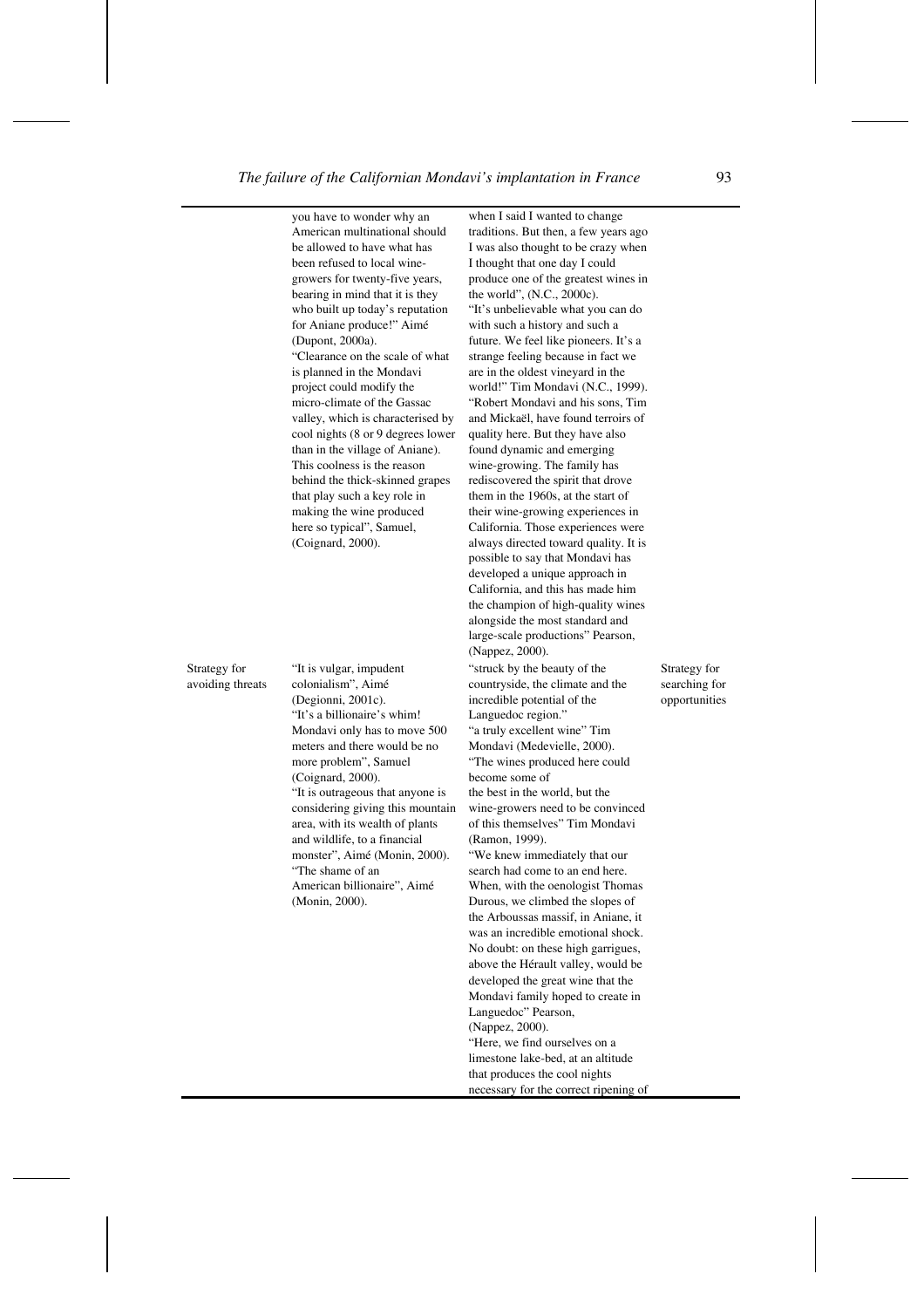Solidarity of rejection (defensive initiative)

"Those who have given the Languedoc wines their excellent reputation are, in 90% of cases young, passionate wine-growers working on 5–25 hectare vineyards. They have nothing in common with someone like Mondavi, who sells 300 million cases a year", (Le Puill, 2000a). "The war has only just begun. We will not give in", Samuel (N.C., 2000a).

"This is not, for us, merely a stupid anti-American reflex. We believe that Mondavi should not settle here in this manner, getting the authorities to give him the land. Why can't he go through the usual channels of acquisition, like everyone else?" Samuel (N.C., 2000a).

"It is a stupid and bad project. Letting financial groups such as Mondavi set up here will lead to the destruction of our social fabric. We will become like the Hispanics employed in the vineyards in California. These huge wine-producers represent a culture of domination over a world of clients and subjects. This is exactly the opposite of the wonderful Languedocian world, made up of a wide variety of talents, combined with passion, and people with good, familiar faces", Aimé (Nappez, 2000). "A man who produces 200 million bottles a year from 1,500 hectares in the USA cannot talk about quality. For me,

the grapes. This really is an exceptional place in which we are going to be able to create a product of extremely high quality", Pearson, (Nappez, 2000). "It was like love at first sight. We knew at once that it was a mythical place and that we should produce our wine here" Pearson (Ramon, 2000). "In our opinion, it is the most dynamic region, with the greatest potential", Pearson (Coignard, 1999).

"The lack of support given to the project by the newly-elected mayor and town council in Aniane, as well as the administrative, legal and political obstacles that have arisen through this change in the elected members, prevents us from forming a solid partnership, and represents an uncertainty and risks that are too high for the feasibility of the project in the long term" (Bruynooghe, 2001).

"This is a long term project, which will only be profitable in ten to fifteen years" Tim Mondavi (Medevielle, 2000).

"We have decided to withdraw from the project definitively. There are too many personal and political interests for us to comprehend" Pearson, (Degionni, 2001a). "[Our] project does not involve setting up an American-style winery. What we want is a vineyard that will produce good quality wine from its own vines. [We] have been working with ecologists for months to make an inventory of the plant species that must be preserved and we propose the creation of small plots of 5 hectares within the forest so as not to transform the Arboussas into a vast area of open land" Pearson, (Monin, 2000). "This is a French project that will fit in perfectly with Languedocian culture and which will, in time, produce 20,000 cases (or 240,000 bottles) of red pays d'Oc wine, an assemblage with the Syrah grape at its base" Pearson, (Ramon, 2000). "We are negotiating directly with

Project culture (offensive initiative)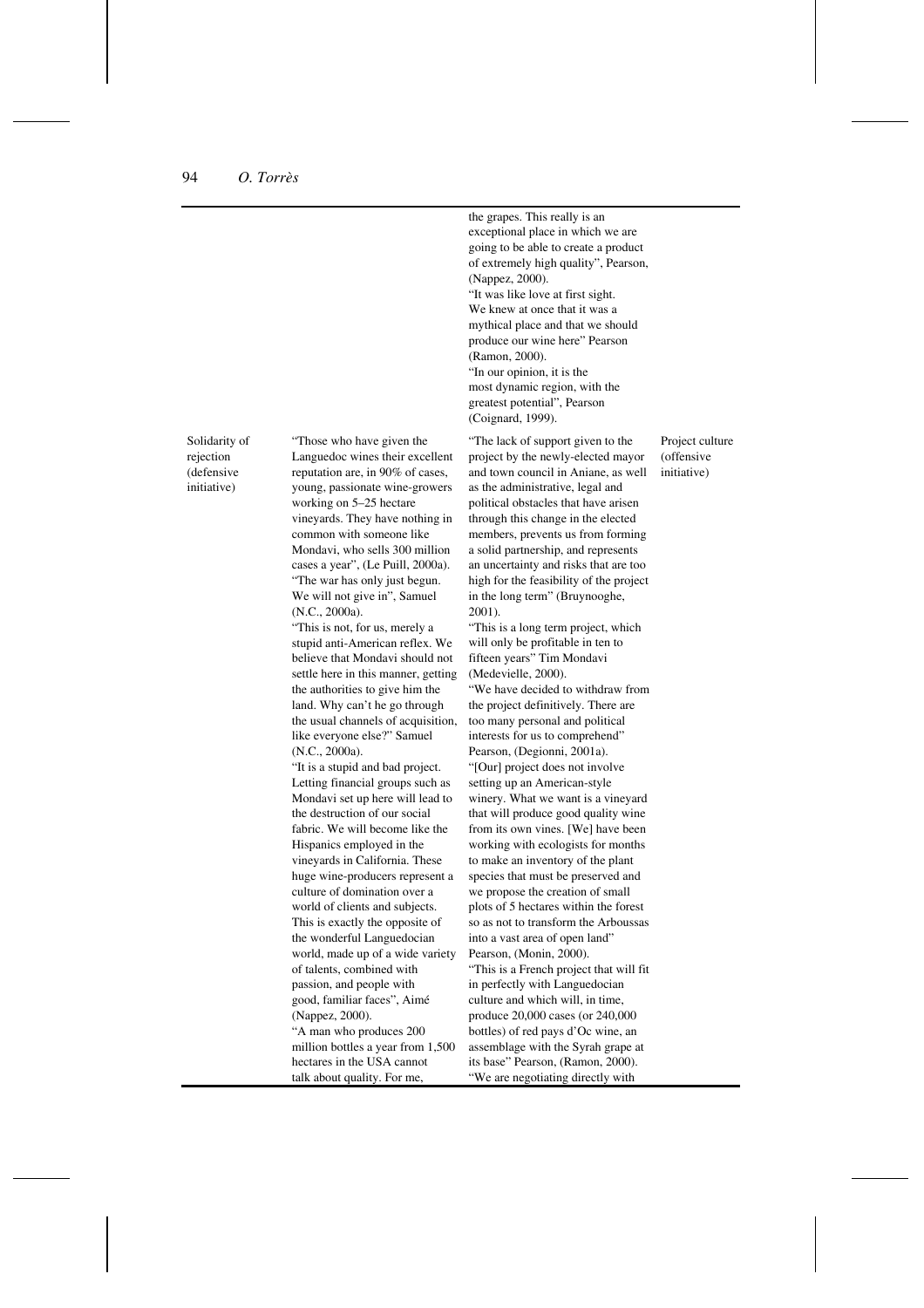| Mondavi wine is yoghurt", | the wine-growers of Aniane as our     |
|---------------------------|---------------------------------------|
| Aimé (N.C., 2000d).       | installation must be transparent.     |
|                           | This is a condition that is vital for |
|                           | promoting this project, which is for  |
|                           | around fifty hectares, of which       |
|                           | approximately 30% are private         |
|                           | plots" Pearson (L.L., 2000).          |
|                           | We are negotiating partnerships to    |
|                           | preserve the spirit of the land on    |
|                           | which we settle. In Aniane, we want   |
|                           | to give the impression of a           |
|                           | traditional French vineyard"          |
|                           | Pearson (L.L., 2000).                 |

# **Appendix 2: Database of papers**

|                     |                                                                                                      |                                                                                |                    | Name of the    |
|---------------------|------------------------------------------------------------------------------------------------------|--------------------------------------------------------------------------------|--------------------|----------------|
| References          | Title of the paper                                                                                   | Name of newspaper                                                              | Issue date         | author         |
| N.C. (2002)         | Depardieu, prêt à acheter 5 à 7<br>hectares à Aniane                                                 | Midi Libre                                                                     | September 26, 2002 | N.C.           |
| Morvan<br>(2001)    | Coteaux du languedoc 99:<br>Tout dans la finesse                                                     | L'Humanité                                                                     | November 24, 2001  | Thierry Morvan |
| N.C. (2001o)        | La France garde son terroir                                                                          | Laguinguette.com                                                               | November 07, 2001  | N.C.           |
| N.C.<br>(2001m)     | Hérault, dernier paradis<br>méditerranéen                                                            | Le Figaro, No.<br>17784, Le Figaro<br>Magazine                                 | October 13, 2001   | N.C.           |
| Cy(2001)            | 'Lip-stingers' and beyond in<br>Languedoc                                                            | http://www2.mybc.<br>com/food/columns/<br>displayone.cfm?arti<br>$cleid = 861$ | September 13, 2001 | Cy Jamison     |
| Sedar (2001)        | La mondialisation divise les<br>viticulteurs languedociens                                           | Le Figaro, No.<br>17746                                                        | August 30, 2001    | Alice Sedar    |
| N.C. (2001q)        | Riposte française en vue face à<br>la concurrence des vins<br>étrangers                              | <b>AFP</b> International                                                       | August 30, 2001    | N.C.           |
| Sarraute<br>(2001a) | Languedoc: La région de tous<br>les succès. Mais attention aux<br>prix qui s'emballent               | Le Figaro, No.<br>17742                                                        | August 25, 2001    | Alain Sarraute |
| N.C. (2001n)        | L'Essentiel du jour                                                                                  | L'Humanité                                                                     | August 18, 2001    | N.C.           |
| N.C. (2001b)        | Viticulture: Mondavi vend sa<br>société aux Audois de Sieur<br>d'Arques                              | Midi Libre                                                                     | August 17, 2001    | N.C.           |
| N.C. (2001j)        | California wine producer<br>Mondavi quits Languedoc                                                  | <b>AFP World News</b><br>International                                         | August 17, 2001    | N.C.           |
| Ramon<br>(2001b)    | Le groupe californien Mondavi<br>cède son activité vins aux<br>caves du Sieur d'Arques, de<br>Limoux | Les Echos, No.<br>18467                                                        | August 16, 2001    | Jacques Ramon  |
| N.C. (2001p)        | Le viticulteur américain<br>Mondavi quitte le Languedoc                                              | AFP Général<br>Économie et<br>finance                                          | August 16, 2001    | N.C.           |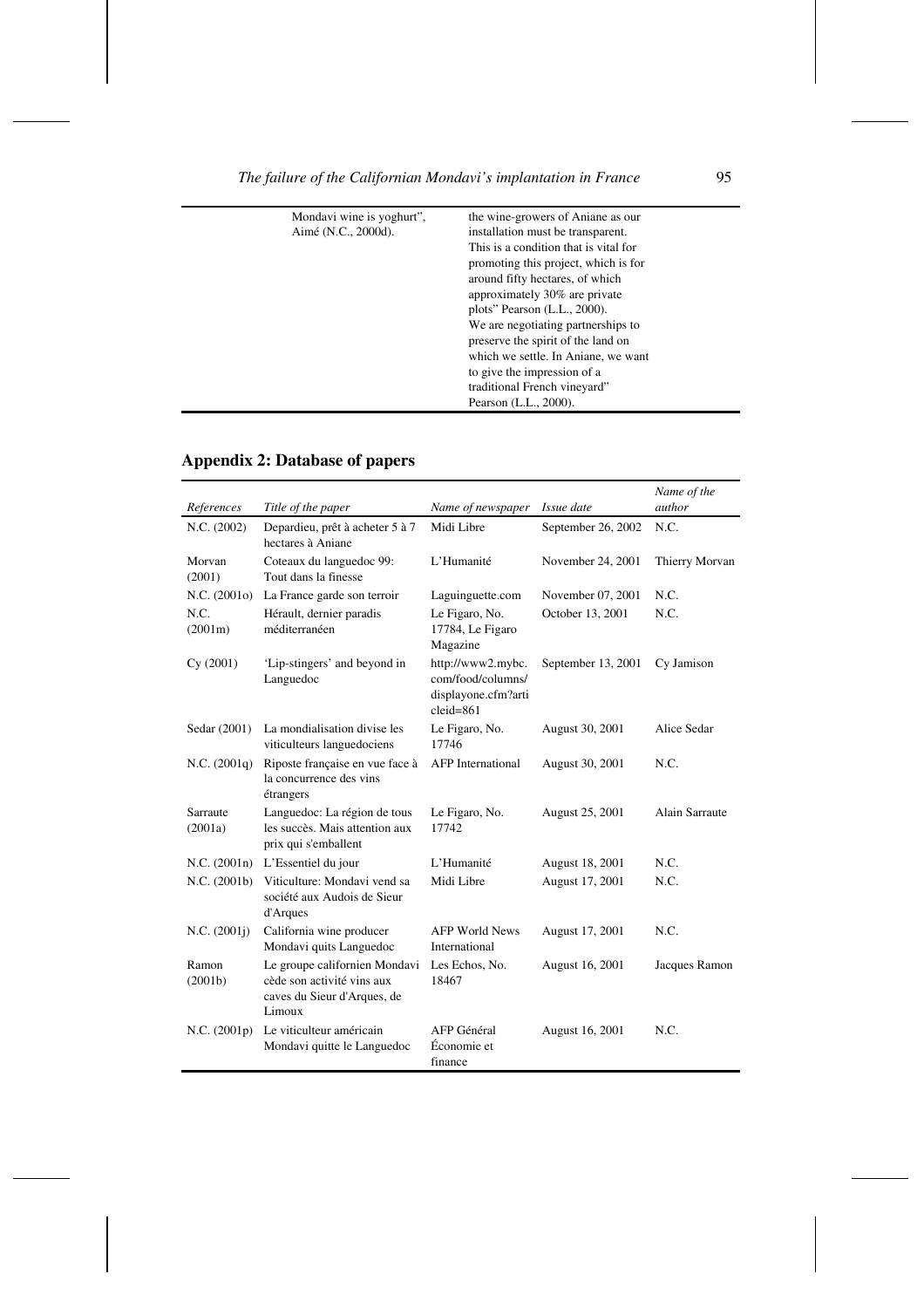| References                         | Title of the paper                                                                                             | Name of newspaper                                         | <i>Issue date</i> | Name of the<br>author      |
|------------------------------------|----------------------------------------------------------------------------------------------------------------|-----------------------------------------------------------|-------------------|----------------------------|
| N.C. (2001d)                       | Le viticulteur américain<br>Mondavi quitte le Languedoc                                                        | <b>AFP</b> International<br>Économie et<br>finance, 17h10 | August 16, 2001   | N.C.                       |
| N.C. (2001e)                       | Le viticulteur américain<br>Mondavi quitte le Languedoc                                                        | <b>AFP</b> International<br>Économie et<br>finance, 17h38 | August 16, 2001   | N.C.                       |
| Gaston-<br><b>Breton</b><br>(2001) | Un nom, une marque :<br>Mondavi                                                                                | Les Echos                                                 | August 10, 2001   | Tristan<br>Gaston-Breton   |
| Bernard<br>(2001c)                 | Le Languedoc se noie dans les<br>stocks: Face à la chute des<br>prix, la grogne monte chez les<br>viticulteurs | Libération                                                | August 09, 2001   | Catherine<br>Bernard       |
| Drouin<br>(2001)                   | La viticulture française<br>appelée à réagir face à<br>l'offensive du Nouveau Monde                            | Les Echos                                                 | August 06, 2001   | Patrice Drouin             |
| N.C. (2001a)                       | Mondavi prend du recul avec<br>l'Hérault                                                                       | La Tribune<br>(Desfossés)                                 | August 06, 2001   | N.C.                       |
| Bernard<br>(2001b)                 | Manuel Diaz - Peppone contre<br>la world company                                                               | La Tribune<br>(Desfossés)                                 | July 11, 2001     | Catherine<br>Bernard       |
| N.C. (2001a)                       | Mondavi                                                                                                        | Agia Alimentation<br>No. 1704                             | May 31, 2001      | N.C.                       |
| G.T. (2001b)                       | Le dossier Mondavi secoue la<br>majorité                                                                       | Midi Libre                                                | May 22, 2001      | G.T.                       |
| Bernard<br>(2001a)                 | Le retrait de Mondavi attise le<br>feu de la crise viticole                                                    | La Tribune<br>(Desfossés)                                 | May 21, 2001      | Catherine<br>Bernard       |
| Erstein<br>(2001)                  | Mondavi bloqué par des<br>sangliers                                                                            | Le Point, No. 1496                                        | May 18, 2001      | Franck-<br>Léopold Erstein |
| N.C. (2001k)                       | Communist mayor forces US<br>wine giant Mondavi out of<br>Languedoc                                            | <b>AFP World News</b><br>International                    | May 17, 2001      | N.C.                       |
| N.C. (2001f)                       | Mondavi: Le viticulteur<br>américain renonce à s'installer<br>à Aniane, dans l'Hérault                         | Le Monde                                                  | May 17, 2001      | N.C.                       |
| Ramon<br>(2001a)                   | Mondavi renonce à créer un<br>'vignoble d'exception' dans<br>l'Hérault                                         | Les Echos                                                 | May 17, 2001      | Jacques Ramon              |
| Flandre<br>(2001)                  | Le 'petit' Aniane dit non au<br>'grand' Mondavi                                                                | L'Humanité                                                | May 17, 2001      | Laurent Flandre            |
| Bruynooghe<br>(2001)               | L'Américain Mondavi jette<br>l'éponge à Aniane                                                                 | Midi Libre                                                | May 16, 2001      | Pierre<br>Bruynooghe       |
| N.C. (2001g)                       | Viticulture: l'Américain Robert Les Echos<br>Mondavi renonce à s'installer<br>dans l'Hérault                   |                                                           | May 16, 2001      | N.C.                       |
| N.C. (20011)                       | Hérault – Le viticulteur<br>américain Mondavi renonce à<br>s'installer à Aniane                                | La Tribune<br>(Desfossés)                                 | May 16, 2001      | N.C.                       |
| Degionni<br>(2001a)                | Le viticulteur américain<br>Mondavi renonce à s'installer à<br>Aniane                                          | AFP Général                                               | May 15, 2001      | Bernard<br>Degioanni       |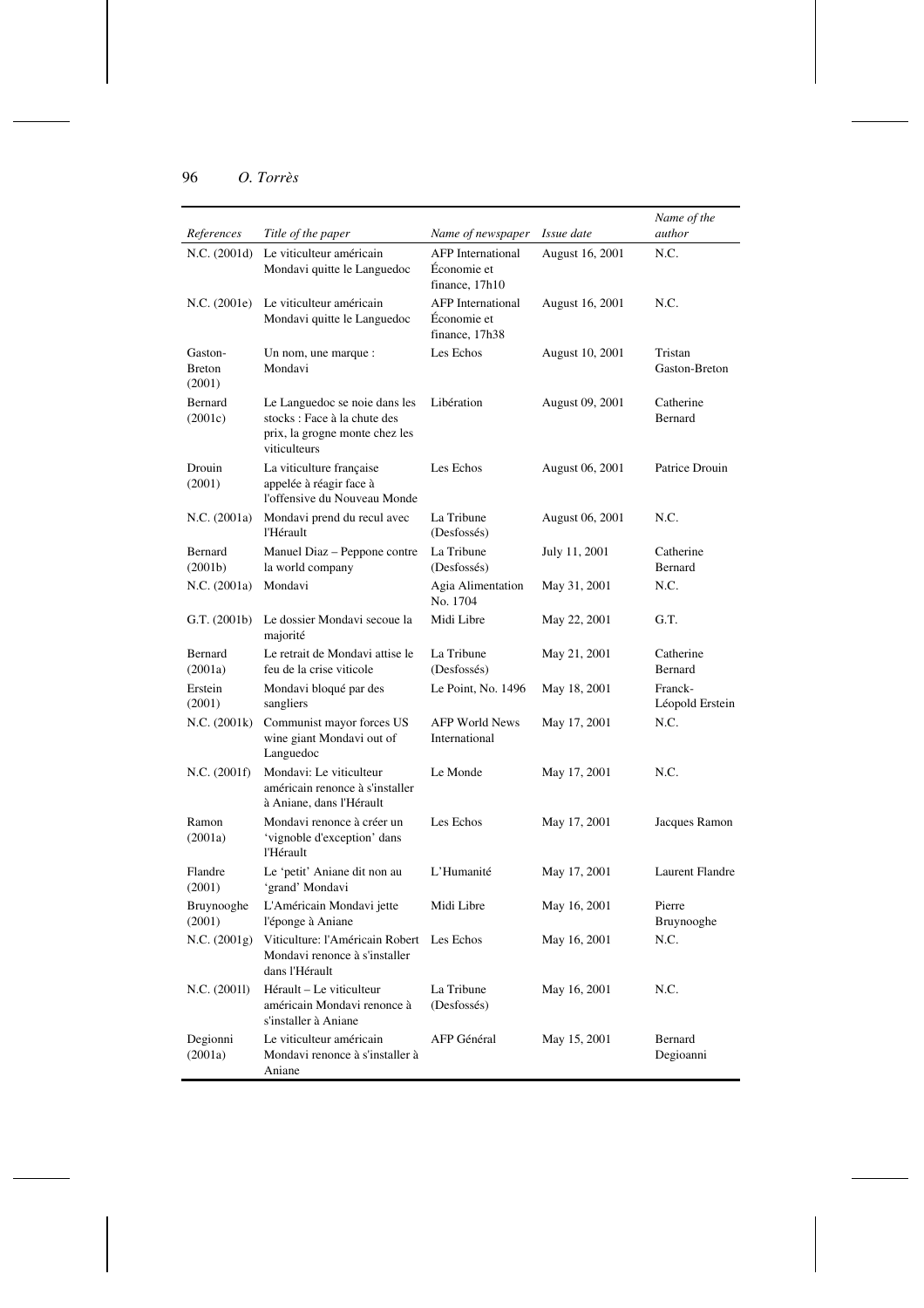|  |  |  | The failure of the Californian Mondavi's implantation in France |  |
|--|--|--|-----------------------------------------------------------------|--|
|--|--|--|-----------------------------------------------------------------|--|

|                      |                                                                                |                                        |                   | Name of the<br>author |
|----------------------|--------------------------------------------------------------------------------|----------------------------------------|-------------------|-----------------------|
| References           | Title of the paper<br>Viticulture: l'Américain                                 | Name of newspaper                      | <i>Issue date</i> | Bernard               |
| Degionni<br>(2001d)  | Mondavi renonce à s'installer<br>dans l'Hérault                                | <b>AFP</b> International               | May 15, 2001      | Degioanni             |
| G.T. (2001a)         | A Aniane, le terroir d'élection<br>de Mondavi n'a plus la cote                 | Midi Libre                             | May 10, 2001      | G.T.                  |
| Degionni<br>(2001e)  | Small French village says 'no,<br>merci' to US wine giant                      | AFP World News                         | May 09, 2001      | Bernard<br>Degioanni  |
| N.C. (2001c)         | Languedoc-Roussillon:<br>nouvelles menaces sur le projet<br>Mondavi            | Les Echos                              | May 09, 2001      | N.C.                  |
| Degionni<br>(2001b)  | L'Américain Mondavi n'est<br>plus le bienvenu dans l'Hérault                   | AFP Général                            | May 08, 2001      | Bernard<br>Degioanni  |
| Degionni<br>(2001c)  | Un petit village du Languedoc<br>résiste à la tentation<br>américaine          | <b>AFP</b> International               | May 08,2001       | Bernard<br>Degioanni  |
| Maoudj<br>(2001b)    | Mondavi: la réplique de<br>Vézinhet                                            | Midi Libre                             | April 28, 2001    | Karim Maoudj          |
| Franck<br>(2001)     | Languedoc: l'enjeu des AOC                                                     | Le Point, No. 1489                     | March 30, 2001    | <b>Manuel Franck</b>  |
| N.C. (2001i)         | Aniane: le communiste<br>Manuel Diaz l'emporte sur le<br>socialiste André Ruiz | Midi Libre                             | March 19, 2001    | N.C.                  |
| Sarraute<br>(2001b)  | Tour du monde à Paris                                                          | Le Figaro, No.<br>17598                | March 09, 2001    | Alain Sarraute        |
| Maoudj<br>(2001a)    | Mondavi, arbitre des<br>municipals?                                            | Midi Libre                             | February 1, 2001  | Karim Maoudj          |
| N.C. (2000c)         | Mobilisation en Languedoc<br>contre l'arrivée du géant<br>Mondavi              | Wine Woman<br>World (site<br>internet) | December 10, 2000 | N.C.                  |
| Bernard<br>(2000b)   | Jean Huillet - Le grognon des<br>cépages                                       | La Tribune<br>(Desfossés)              | December 8, 2000  | Catherine<br>Bernard  |
| Medevielle<br>(2000) | Le credo languedocien du<br>Californien Tim Mondavi                            | Midi Libre                             | November 23, 2000 | Marc<br>Medevielle    |
| N.C. (2000b)         | A Aniane, le projet Mondavi<br>sur les rails                                   | Midi<br>Libre - Région                 | November 23, 2000 | N.C.                  |
| Dupont<br>(2000b)    | Vins: Ca bouge en Languedoc                                                    | Le Point, No. 1467                     | October 27, 2000  | Jacques Dupont        |
| N.C. (2000f)         | Vezinhet: les dossiers:<br>Mondavi, tout le monde joue le<br>jeu               | Midi Libre                             | October 17, 2000  | N.C.                  |
| N.C. (2000e)         | Mondavi: Daumas Gassac<br>n'abdique pas                                        | Midi Libre                             | October 03, 2000  | N.C.                  |
| Le Puill<br>(2000a)  | La dernière tentation de Robert<br>Mondavi                                     | L'Humanité                             | August 14, 2000   | Gérard Le Puill       |
| Le Puill<br>(2000c)  | La cave coopérative face au<br>vent du large                                   | L'Humanité                             | August 14, 2000   | Gérard Le Puill       |
| Le Puill<br>(2000b)  | Daumas Gassac: les petits<br>secrets d'un grand vin                            | L'Humanité                             | August 14, 2000   | Gérard Le Puill       |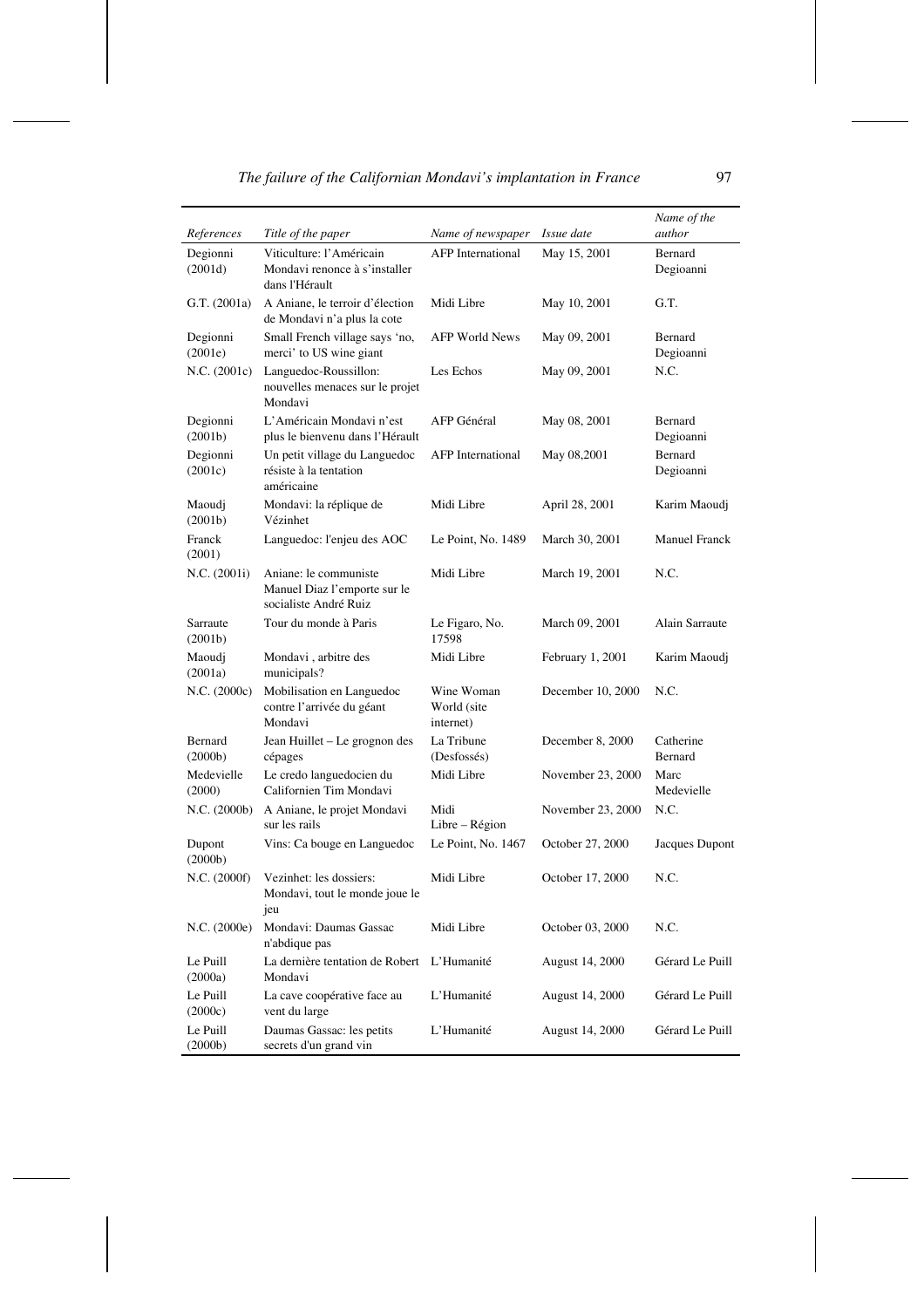| References          | Title of the paper                                                                          | Name of newspaper                       | Issue date               | Name of the<br>author  |
|---------------------|---------------------------------------------------------------------------------------------|-----------------------------------------|--------------------------|------------------------|
| Coignard<br>(2000)  | Les raisins de la colère                                                                    | Le Point, No. 1455                      | August 04, 2000          | Sophie<br>Coignard     |
| N.C. (2000a)        | Massif de l'Arboussas: La<br>venue du californien Mondavi<br>divise les viticulteurs locaux | Le Figaro, No.<br>17410                 | August 02, 2000          | N.C.                   |
| Dufourcq<br>(2000)  | Coca Cola Wine à Aniane                                                                     | La Marseillaise                         | July 13, 2000            | Christine<br>Dufourcq  |
| Bernard<br>(2000b)  | Gardarem lou vignoble!                                                                      | L'Express, No.<br>2554                  | June 15, 2000            | Catherine<br>Bernard   |
| Nappez<br>(2000)    | Faut-il avoir peur ou pas de<br>l'américain Mondavi?                                        | Midi Libre                              | June 06, 2000            | Patrick Nappez         |
| Monin<br>(2000)     | Remous dans l'Hérault autour<br>de l'arrivée d'une société<br>viticole américaine           | Le Monde                                | June 01, 2000            | Jacques Monin          |
| Bernard<br>(2000a)  | Mondavi veut produire un vin<br>d'exception à Aniane                                        | La Tribune<br>(Desfossés), No.<br>24465 | May 26, 2000             | Catherine<br>Bernard   |
| N.C. (2000d)        | Ils ont dit. Aimé Guibert                                                                   | L'Humanité                              | May 2000                 | N.C.                   |
| Dupont<br>(2000)    | L'ascension des terroirs                                                                    | Le Point, No. 1444                      | May 19, 2000             | Jacques Dupont         |
| Ramon<br>(2000)     | Mondari va créer un 'vignoble<br>d'exception' à Aniane                                      | Les Echos, No.<br>18142                 | April 27, 2000           | Jacques Ramon          |
| L.L. (2000)         | Mondavi joue le terroir<br>d'exception à Aniane                                             | Midi Libre                              | April 20, 2000           | LL.                    |
| Pudlowski<br>(1999) | Si Napa Valley m'était contée                                                               | Le Point, No.1406                       | August 27, 1999          | Gilles<br>Pudlowski    |
| N.C. (1999)         | Le californien Mondavi va<br>s'installer en Languedoc                                       | Les Echos                               | June 10, 1999            | N.C.                   |
| Coignard<br>(1999)  | En Languedoc, le raisin trouve<br>sa Californie                                             | Libération                              | April 05, 1999           | Jacqueline<br>Coignard |
| Ramon<br>(1999)     | La saga Mondavi, ces<br>californiens qui misent sur le<br>vin du Languedoc                  | Objectif<br>Languedoc-<br>Roussillon    | January-February<br>1999 | Jacques Ramon          |
| N.C. (1998a)        | Robert Mondavi,<br>'l'ambassadeur de la Napa<br>Valley'                                     | Les Echos                               | October 28, 1998         | N.C.                   |
| N.C. (1998d)        | Tendances                                                                                   | La Croix                                | March 10, 1998           | N.C.                   |
| Denyons<br>(1998)   | Le réveil du sud                                                                            | Le Point, No. 1329                      | March 07, 1998           | Hervé Denyons          |
| N.C. (1998c)        | Jeanjean renforce son<br>partenariat avec l'américain<br>Mondavi                            | Les Echos                               | February 06, 1998        | N.C.                   |
| N.C. (1998b)        | Etats-Unis, France: David<br>Pearson, vice-président et<br>directeur général de Vichon      | Agia Alimentation,<br>No. 1551          | January 22, 1998         | N.C.                   |